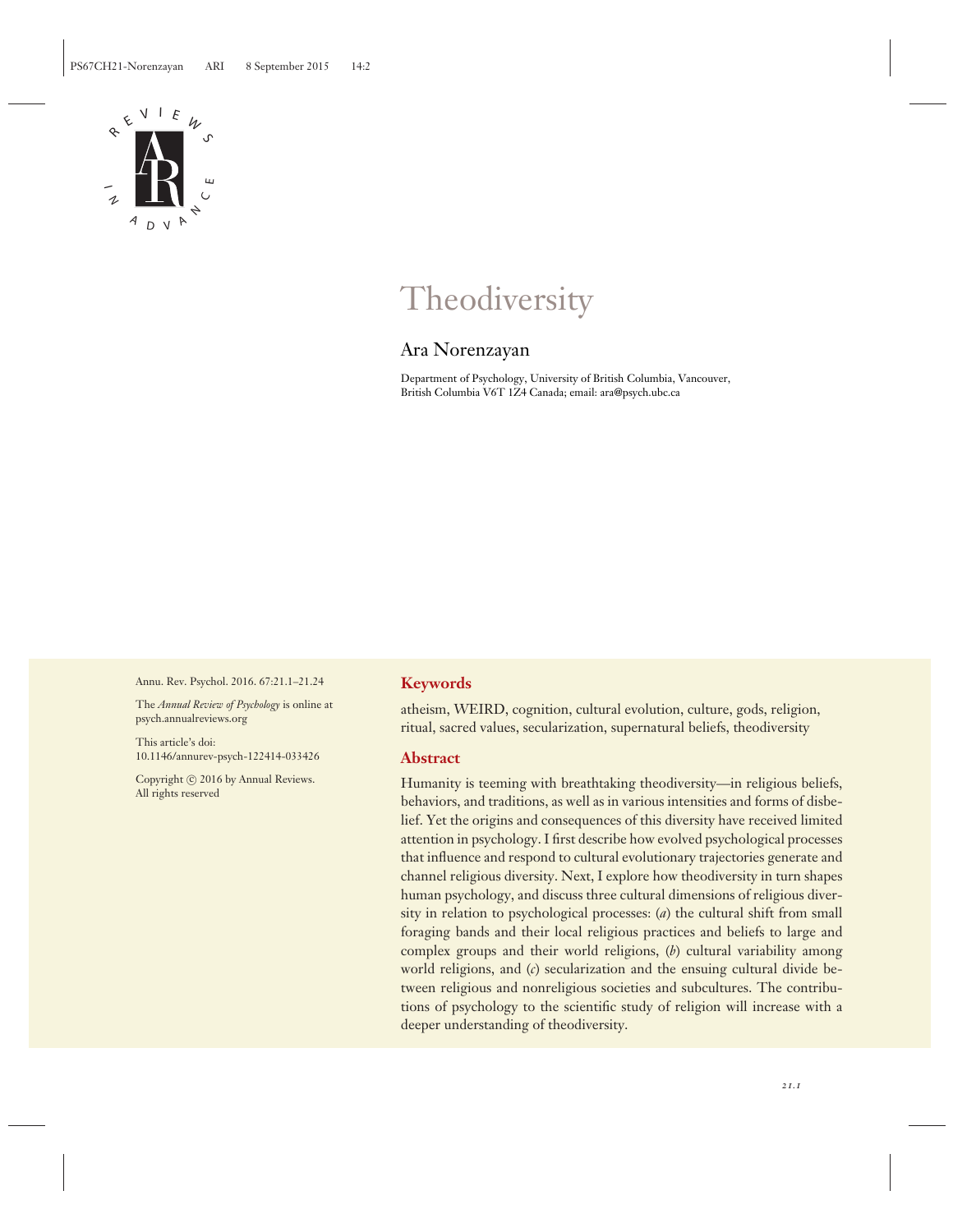| <b>Contents</b>                                           |  |
|-----------------------------------------------------------|--|
|                                                           |  |
|                                                           |  |
|                                                           |  |
|                                                           |  |
|                                                           |  |
| PSYCHOLOGICAL BUILDING BLOCKS OF THEODIVERSITY  21.5      |  |
|                                                           |  |
|                                                           |  |
|                                                           |  |
|                                                           |  |
|                                                           |  |
| Theodiversity of Supernatural Beings Across Cultures 21.8 |  |
|                                                           |  |
|                                                           |  |
|                                                           |  |
|                                                           |  |
|                                                           |  |
|                                                           |  |
|                                                           |  |
|                                                           |  |
|                                                           |  |

## **WHAT IS THEODIVERSITY?**

Religions are, and have always been, a widespread feature of life in human societies (e.g., Bering 2011, Boyer 2001, Bulbulia 2008, Sosis & Alcorta 2003). Yet, despite their reliable recurrence across cultures and history, they are, and have always been, tremendously diverse. This theodiversity<sup>1</sup> can be immense. In one estimate, there are 10,000 religious traditions in the world today (Barrett et al. 2001). These traditions reflect a seemingly endless variety of beliefs, commitments, and practices that are deeply influential in the lives of practitioners of a particular tradition, and simultaneously baffling to interested observers who are looking in from the outside.

Consider beliefs about supernatural beings. At one extreme end of a cultural continuum, for example, among the Hadza, a foraging group in Tanzania, one encounters Haine/Ishoko, the moon/sun god, who appears to have little or no supernatural powers and dwells in indifference to human affairs (Marlowe 2010). Tuvan pastoralists in southern Siberia have beliefs about spirit masters who must be appeased with offerings when they pass through the territories they rule, but who are otherwise uninvolved in human affairs (Purzycki 2013). At the other extreme of this continuum, there is, of course, the Big God of the Abrahamic faiths who knows everything, cares deeply about how people treat each other, punishes violations of norms no matter where they occur, and instills fear and awe among adherents (Norenzayan 2013).

**Theodiversity:** diversity in religious beliefs, behaviors, rituals, and traditions

<sup>&</sup>lt;sup>1</sup> For an introduction to the term, and an entertaining discussion of theodiversity, see Lester (2002).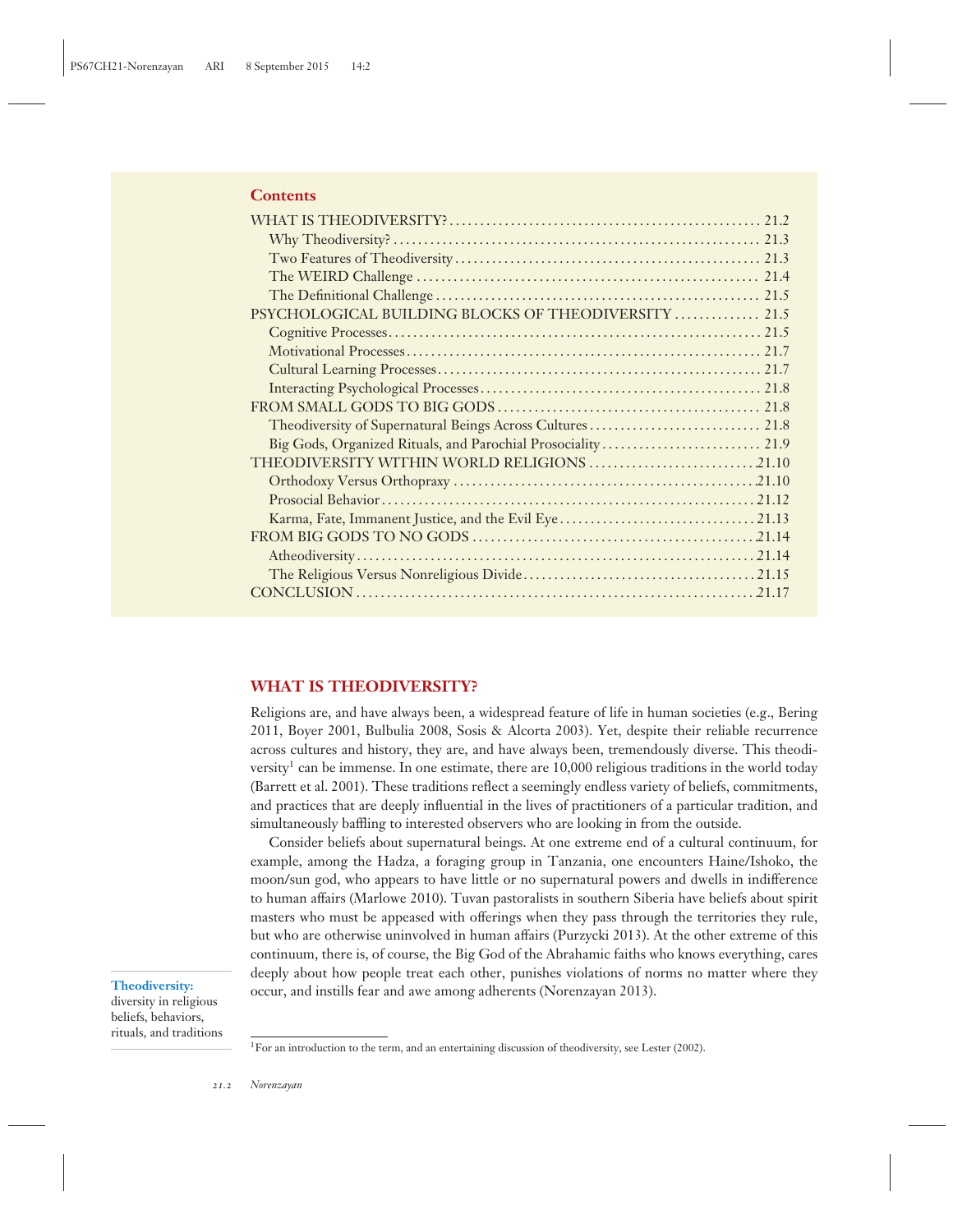Or consider the centrality of ritualized behaviors in human group life. Ritualized behaviors are widespread in human life and are often bundled with supernatural beliefs and coopted by religions (Legare & Watson-Jones 2015, McCauley & Lawson 2002). But they also come in various intensities and varieties, making them another key driving force of theodiversity. Take, for example, the Thaipusam festival in many diasporic Tamil Hindu communities. Those who take part in the most extreme rituals, the Kavadi, engage in painful ordeals such as piercing their bodies with needles and skewers and walking barefoot for hours dragging carts hooked to their skin to reach the temple of the war god Murugan (Xygalatas et al. 2013). Other ritualized behaviors mark significant events or life cycles (Rappaport 1999) or tap an altogether different motivation—that of avoiding contamination and impurity, such as the ritual washing and cleaning found in many religions (Fiske & Haslam 1997).

Theodiversity has received scant attention from psychology.2 In this article, I address this gap first by outlining two critical features of theodiversity that demand explanation and by highlighting methodological issues at the center of attempts to study theodiversity. Next I explore how psychological processes, responding to cultural evolutionary pressures, create and sustain theodiversity, including different shades, forms, and intensities of irreligion. Next I explore how, in turn, culturally transmitted theodiversity shapes psychological outcomes. Throughout, I discuss implications for the scientific study of religion and related phenomena.

#### **Why Theodiversity?**

What can psychology contribute to the study of theodiversity to complement the contributions from anthropology, history, sociology, and religious studies? First, just as there are biological regularities underlying the great biodiversity of the planet, there are underlying psychological regularities that channel and constrain the great theodiversity in human populations. Therefore, some of the important explanations of the mental origins and contours of theodiversity, including secularization trends, can be found in psychology. Psychology also holds important clues regarding the differential cultural survival rates of religious ideas, practices, and traditions.

Second, theodiversity is crucial for a more complete understanding of the cultural history of many psychological processes. This is because human brains depend on cultural, in addition to genetic, inheritance to an extent unparalleled in other species (Richerson & Boyd 2005). One consequence is that many psychological processes are culturally variable (Heine & Norenzayan 2006, Henrich et al. 2010). A great deal of this variability has religious origins (Cohen 2015), with implications for core topics such as cooperation, self-regulation, cognitive development, perception and attention, risk-taking, prejudice, intergroup conflict, social cognition, and moral psychology. Third, some psychological barriers contribute to the cultural divides of our time between religious and nonreligious groups as well as among rival religious groups. These divides, and the need to find ways to bridge them, motivate greater understanding of theodiversity within pluralistic societies and in regional and global conflicts (e.g., Atran 2010, Haidt 2012).

### **Two Features of Theodiversity**

First, theodiversity is far from static. Throughout history, religious traditions are dynamically evolving in a process of cultural evolution—nongenetic, socially transmitted, cumulative changes

**Ritual:** socially stipulated, causally opaque group convention

**Cultural evolution:** cumulative changes over time in beliefs and behaviors that often generate cultural diversity

<sup>&</sup>lt;sup>2</sup>Religious diversity has been the focus of rich literatures in several academic fields, including philosophy (Taylor 2007), history (Bellah 2011, Smith 1982), anthropology (Atran 2002, Boyer 2001), sociology (Berger 2014), and religious studies (Taves 2009).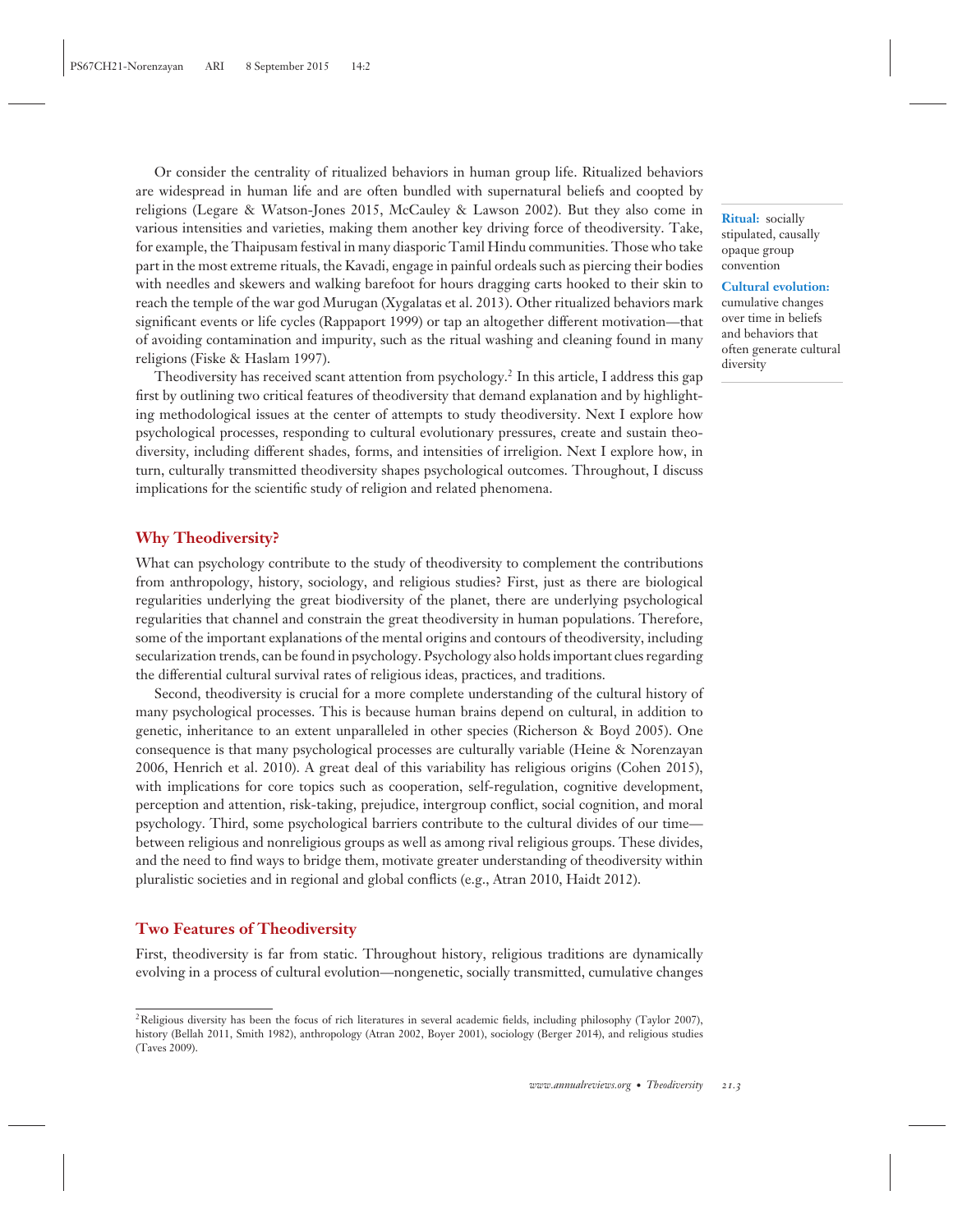**Western, educated, industrialized, rich, and democratic (WEIRD):** refers to the disproportionate reliance in psychology on samples drawn from these populations in beliefs and behaviors over time (Richerson & Boyd 2005). Just in the last 200 years, several religious movements have sprung up, proliferated, and altered the cultural landscape around the world, such as the Mormon Church, the Pentecostal Church, Baha'i, Chabad-Lubavitch, Cao Dai, Shinnyo-en, and the Raelian movement, to name a few.

Second, religious ideas and practices that make up a tradition have markedly different rates of cultural survival that depend on their psychological sticking power. Almost all religious movements that have ever existed eventually succumbed to myriad internal and external threats that undermined social cohesion, demographic stability, and cultural longevity (for evidence from a historical analysis of religious communes, see Sosis 2000). One consequence of this winnowing process is that theodiversity is nonrandom: The vast majority of humanity adheres to a very few religious traditions that have come to be known as world religions (Norenzayan 2013). Christian, Muslim, Jewish, Hindu, and Buddhist practitioners, including their nonbelieving descendants, collectively account for over 93% of all human beings on the planet (Pew Res. Cent. 2012). The triple success of these world religions—their demographic growth by conversion or conquest, their high fertility rates and geographic expansion across the globe, and their historical persistence—is a fundamental feature of the world's theodiversity.

#### **The WEIRD Challenge**

Psychology has a treasure trove of methodological tools and techniques that are just beginning to be deployed to study religious cognition and behavior and their psychological antecedents and effects. But to expand and deepen psychology's contribution to the study of religion and theodiversity, the field must overcome its heavy dependence on Western, educated, industrialized, rich, and democratic (WEIRD) cultural samples that represent a thin and often unrepresentative slice of humanity (see Henrich et al. 2010b and associated commentaries). Participants in psychological studies are disproportionately from modern, industrialized societies. Of those, the overwhelmingly majority come from Western societies. Of those Westerners, the great majority are Americans, and of those Americans, most are university undergraduates. This sampling bias creates various and far-reaching ramifications for psychology (see Arnett 2008; Heine & Norenzayan 2006; Medin & Atran 2004; Medin et al. 2010; Nisbett 2003; Norenzayan & Heine 2005; Rozin 2007, 2009; Sears 1986). Here I concentrate on its consequences for the study of religion and theodiversity.

One unintended consequence of the narrow focus of psychology is that many aspects of human behavior that are profoundly important to people in the world are overlooked (Rozin 2007). Religion is a prime example of this, despite great interest among founders of psychology (e.g., James 1902). Most of the world is deeply religious (Pew Res. Cent. 2012), but religion rarely makes an appearance in standard psychology textbooks and, relative to its importance, is an understudied topic (Bloom 2012, Rozin 2007). As an illustration, the *Annual Review of Psychology*, in its 67 year history, has devoted only four articles to religion, two of which were published in the last four years, reflecting a recent resurgence of interest (Bloom 2012, Emmons & Paloutzian 2003, Gorsuch 1988, and the present article). (In contrast, I counted at least 18 articles in the journal devoted to some aspect of language and 7 articles on sex.)

Another side effect of theWEIRD lens is that the psychological study of religion often treats the Abrahamic religions as the culturally typical religions. But these religions, although globally successful, are cross-culturally atypical products of particular cultural evolutionary trajectories. Going further, some have argued that psychology's implicit model of religion, influenced by James's (1902) and Allport's (1950) seminal contributions, has been narrowly anchored in Protestantism, which happens to be the religious tradition from which early influential American psychologists came from (Cohen 2015, Cohen et al. 2005). This home-field disadvantage (Medin et al. 2010)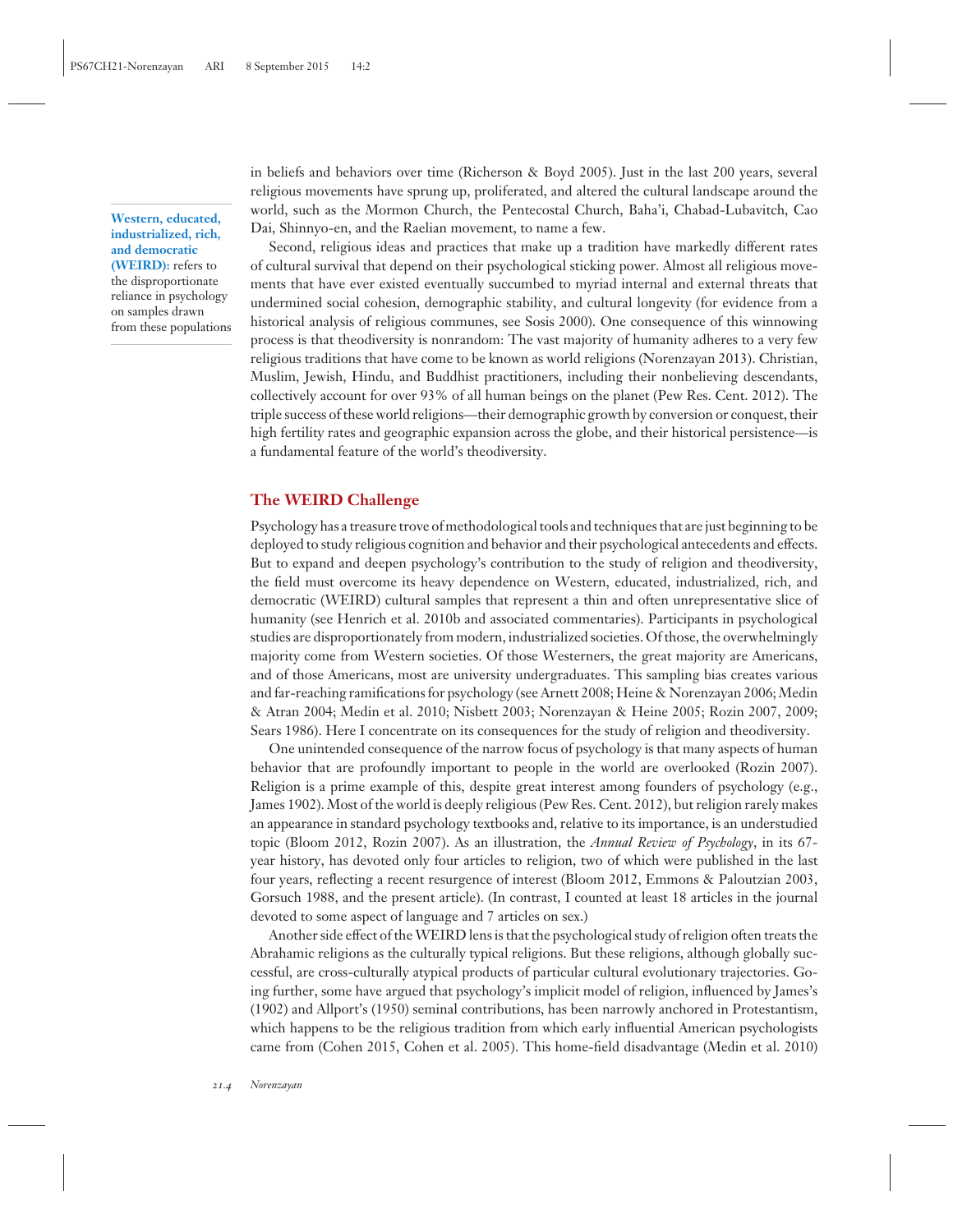is compounded by the stark overrepresentation of psychology participants coming from Judeo-Christian traditions, and in particular Americans, who are disproportionately Protestant or shaped by Protestant undercurrents (Sanchez-Burks & Lee 2007, Uhlmann & Sanchez-Burks 2014).

# **The Definitional Challenge**

Once the field transcends WEIRD sampling, the study of theodiversity can take off. Greater focus on theodiversity in turn holds the keys to the solution to another perennial methodological issue that has plagued the study of religion: the coherence of the very term religion in the humanities and social sciences (Stausberg 2010, Taves 2009). In everyday life in the Western world, we often talk about religion as if it were a unitary phenomenon that applies to people as a whole (for example, we ask, "Is she religious?"). But despite many efforts, there has been little scholarly agreement on a common definition. This is because theodiversity is itself a central characteristic of religions now and throughout history, and even within the same culture and historical period (Norenzayan 2013; see also Taves 2009 for a related but distinct account). Once we understand this, the definitional problem of religion vanishes.

Put another way, we cannot explain religion without explaining theodiversity, just as we cannot fully explain the evolution of life without explaining the evolution of biodiversity. This realization also helps solve another related puzzle: why religion often has contradictory and paradoxical consequences for human psychology. The examples are many, but here are two. For certain psychological outcomes, what kind of an afterlife people believe in (heaven or hell) is more important than whether people believe in an afterlife. In cross-national studies, and controlling for a number of factors, belief in hell is associated with reduced national crime rates, whereas belief in heaven is associated with increased crimes rates (Shariff & Rhemtulla 2012). Other studies have found that what kind of a god people believe in matters a great deal. For example, perceptions of a controlling god reduce goal pursuit and increase peoples' ability to resist temptations, whereas perceptions of a distant god do not have these effects (Laurin et al. 2012).

## **PSYCHOLOGICAL BUILDING BLOCKS OF THEODIVERSITY**

For a given person to believe in a given deity or deities and engage in rituals, he or she must (*a*) be able to form intuitive mental representations of supernatural agents and related rituals and practices; (*b*) be motivated to commit to supernatural agents and rituals as real and relevant sources of meaning, comfort, and control; and (*c*) have received specific cultural inputs that, of all the mentally representable supernatural agents, one or more specific deities should be believed in and committed to (Norenzayan & Gervais 2013). This premise leads to the conclusion that there are core cognitive, motivational, and cultural learning mechanisms underlying theodiversity.

## **Cognitive Processes**

Religious beliefs and practices are rooted in ordinary cognitive capacities that make them intuitive (Barrett 2004, Boyer 2001, McCauley 2011). One such cognitive frame is mind-body dualism (Bloom 2004). It appears that human brains are prepared to grasp this notion, leading to crosscultural regularities (e.g., Chudek et al. 2014) and enabling belief in a variety of disembodied supernatural agents such as ancestor spirits, ghosts, and personal gods in a wide range of cultures (Barrett 2004, Bering 2011, Guthrie 1993). Another is a possibly domain-general teleological bias (Banerjee & Bloom 2014, Kelemen 2004). This untutored intuitive stance appears to develop early in childhood and is hypothesized to encourage creationist beliefs, making children and adults **Mind-body dualism:** the intuition that minds can exist separately from bodies

**Teleological bias:**

the domain-general intuition that people, things, and events reflect purpose and design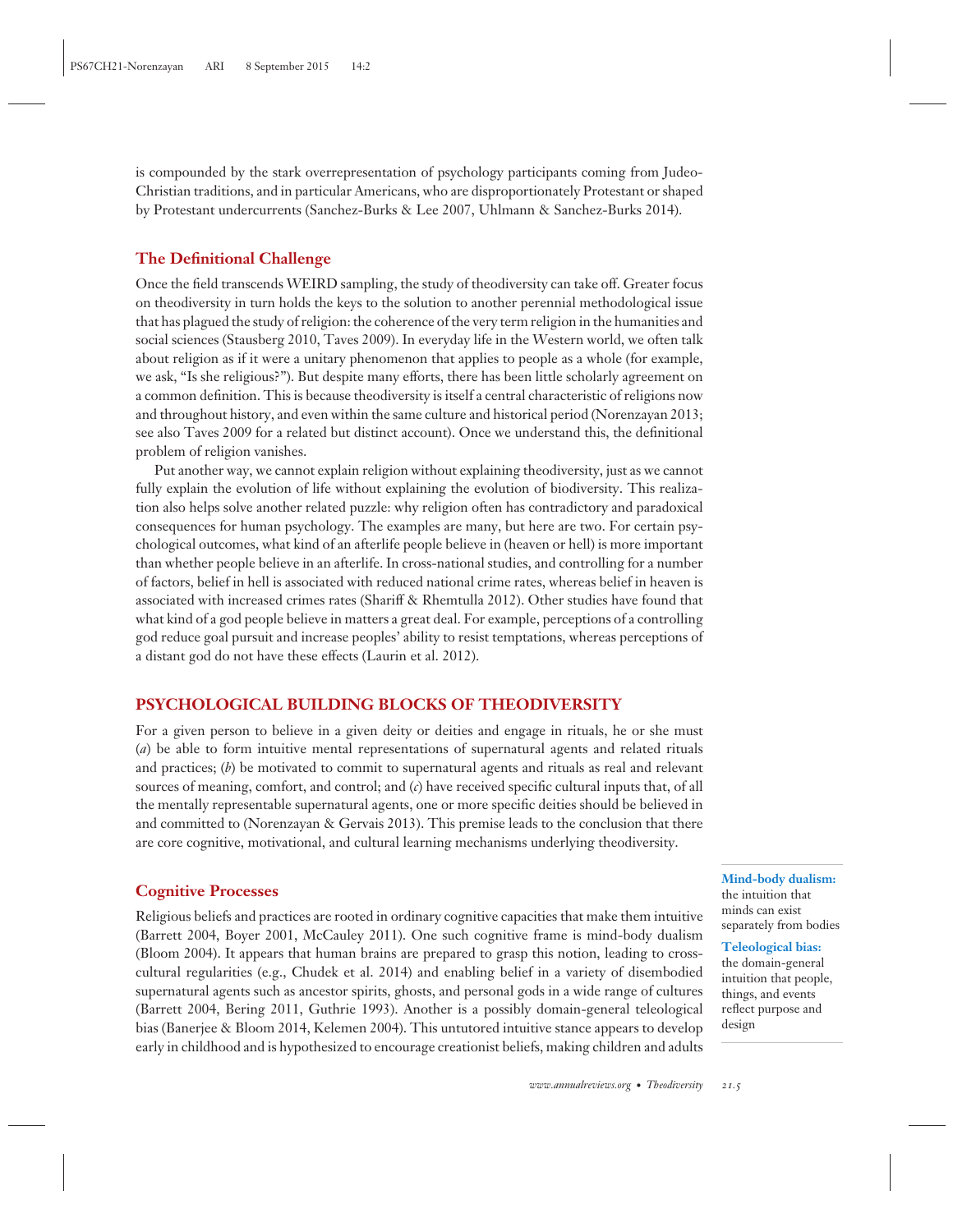**Anthropomorphism:** the cognitive tendency

to project human-like traits to the nonhuman world

**Mentalizing:** a suite of cognitive tendencies to detect and infer the content of other minds intuitive theists (Heywood & Bering 2014, Kelemen 2004, Kelemen & Rosset 2009). Consistent with the idea that religious belief is anchored in intuitive or System 1 cognitive processes, research shows that analytic or System 2 cognitive processes that can override or block intuitive thinking lead to the weakening of religious belief (for a review of the theory and evidence, see McCauley 2011, Norenzayan & Gervais 2013).

Anthropomorphism is another recurrent theme in theodiversity and an idea that has a long intellectual history [Epley et al. 2007, Guthrie 1993, Hume 1956 (1757)]. The tendency to anthropomorphize the world is more pronounced under some specific conditions, namely when anthropocentric knowledge is salient, under uncertainty and explanatory gaps, and when the desire for social connection is thwarted (see Epley et al. 2007). Anthropomorphism is implicated in religious belief in two ways. People are particularly prone to projecting human-like mental states (more than physical or biological attributes) to supernatural beings. Also, the tendency to anthropomorphize is sometimes overextended to the natural world; when mountains, trees, rocks, and rivers are infused with human-like agency, the result is the animistic beliefs found in many traditional cultures (Guthrie 1993) as well as in modern-day spirituality (A. Willard & A. Norenzayan, unpublished manuscript). Although there are strong theoretical reasons to expect that cross-cultural regularities in all of these cognitive tendencies will play a role in religious thinking, the growing empirical literature remains largely confined to WEIRD samples. An important opportunity for future research is to explore the extent to which these hypothesized observations generalize.

There is also a dearth of research exploring interconnections among these cognitive tendencies. One preliminary hypothesis is that all these tendencies share a cognitive capacity for mind perception or mentalizing (Epley 2014, Waytz et al. 2010). Mentalizing enables believers to think about the mental states of supernatural beings; when they do, their projections betray an egocentric bias (Epley et al. 2009). Willard & Norenzayan (2013; see also Banerjee & Bloom 2014, Gray et al. 2010) found that mentalizing tendencies increase dualistic intuitions and to a lesser extent teleological thinking, and in turn these two tendencies increase belief in god, belief in paranormal events such as astrology, telepathy, and UFOs, and the conviction that life has meaning and purpose.

Cognitive explanations are also important for understanding rituals, another key component of many religious systems. Growing research is filling an important gap in the literature under the rubric of ritual cognition, by examining how people mentally represent, evaluate, and enact rituals (see Legare & Watson-Jones 2015, Schjoedt et al. 2013). Despite their diversity, rituals are characterized by some predictable cognitive regularities, such as repetition, redundancy, stereotypy, and causal opacity (Whitehouse 2004). Legare & Souza (2012) find that the perceived efficacy of rituals is influenced by intuitions such as repetition of procedures and number and specificity of procedural steps, independent of familiarity with the ritual content.

Two cognitive principles of magical thinking—similarity and contagion—are also rooted in intuitive processes and are important for explaining theodiversity [Nemeroff & Rozin 2000, Tylor 1974 (1871)]. The principle of similarity (the image equals the object) explains, for example, why a Buddha statue is felt to have a special connection with the real Buddha; and the principle of contagion (once in contact, always in contact) explains why the relic of a saint is believed to have healing properties. Importantly, once intuitions about supernatural beings, magic, and ritualbehavior complexes are in place, they coexist with other ordinary causal intuitions and beliefs. In other words, far from being psychologically incompatible, natural and supernatural intuitions exist in explanatory coexistence (Legare et al. 2012) in the way people make sense of the everyday world around them.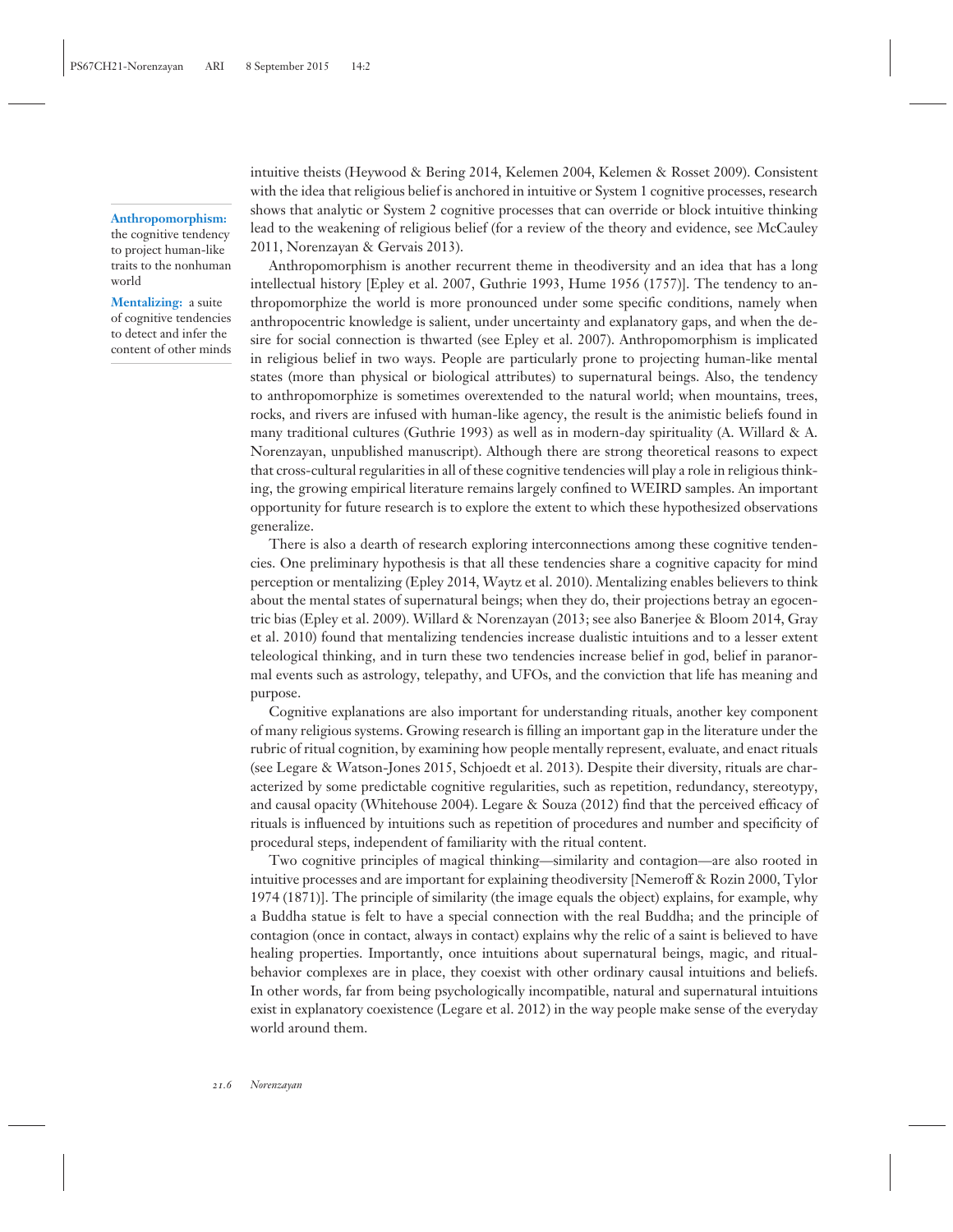#### **Motivational Processes**

Whereas cognitive biases help explain how the diverse religious beliefs and ritual patterns are mentally represented and why they have the particular cognitive features that they do, core human motivations help explain when people come to commit to supernatural agents as potent, meaningful, and relevant to their everyday lives (see Johnson et al. 2015). There is mounting evidence that religious beliefs relieve a variety of existential anxieties (Atran 2002, Kay et al. 2009), and when these anxieties are heightened, religious beliefs are more likely to persist and spread in human minds. Cross-culturally, societies with greater existential threats, such as poverty, hunger, job insecurity, short-life spans, and high infant mortality, are far more likely to be religious (Norris & Inglehart 2004). Exposure to unpredictable and potentially catastrophic natural disasters such as earthquakes similarly increases the likelihood of religiosity in a given society, controlling for a wide range of relevant demographic and economic variables (Bentzen 2013). In fact, one study found that religious commitment increased immediately after a severe earthquake even in a secularizing country such as New Zealand, but only among citizens who were directly affected by it (Sibley & Bulbulia 2012). Experimental research supports these findings. Threats to psychological control (Kay et al. 2009), predictability (Rutjens et al. 2010), social isolation (Epley et al. 2007), and immortality (Dechesne et al. 2003, Norenzayan & Hansen 2006, Vail et al. 2012) intensify commitment to personal gods who offer immortality, meaning, external control, social bonding, and stability.

Motivational biases also play a role in regulating collective rituals. Boyer & Lienard (2006) propose that many collective ritualized behaviors are intuitively compelling and likely to spread because they are rooted in a "hazard precaution" motivational psychology that is triggered when a real or symbolic threat to safety or purity is detected. Legare & Souza (2014) find evidence that randomness primes increase the perception of ritual efficacy, suggesting that the latter serves a motivational function to alleviate threats to control.

#### **Cultural Learning Processes**

Our understanding of theodiversity is incomplete without a consideration of the cultural nature of human brains, which are intensely dependent on socially transmitted information from other brains to an extent unseen in other species (Chudek et al. 2015, Richerson & Boyd 2005). Cultural learning mechanisms enable a process of cultural evolution that accumulates knowledge and knowhow over generations (Tomasello 2001) and runs parallel to, and interacts with, genetic evolution (Richerson & Boyd 2005). Human beings, as cultural learners, possess a conformist bias (i.e., they selectively attend to beliefs and behaviors that are held by the majority in their group), as well as a prestige bias, which influences cultural transmission in favor of cues of perceived skill or success (Chudek et al. 2015). However, the fitness benefits of learning from others, particularly prestigewielding individuals, are offset by learners' vulnerability to the so-called evil teacher problem, which opens the door to being duped or misinformed (Chudek et al. 2015). Human minds are therefore equipped with epistemic vigilance (Sperber et al. 2010), or a suite of preferences that guard against such manipulation. One important remedy is a tendency in cultural learners to also be sensitive to cues that a cultural model is genuinely committed to his or her advertised belief.

Therefore, when actions speak louder than words, cultural learners are more likely to be influenced by, and in turn transmit, beliefs backed up by persuasive credibility-enhancing displays (CREDs; see Henrich 2009). CREDs are hypothesized to be important in any domain of life where social influence matters. Because proselytizing religious groups spread in no small part by social influence (and not just via ancestry), these displays are likely to be important in these communities,

# **Credibilityenhancing displays (CREDs):**

extravagant, sometimes costly behaviors that cultural models display, conveying underlying beliefs to cultural learners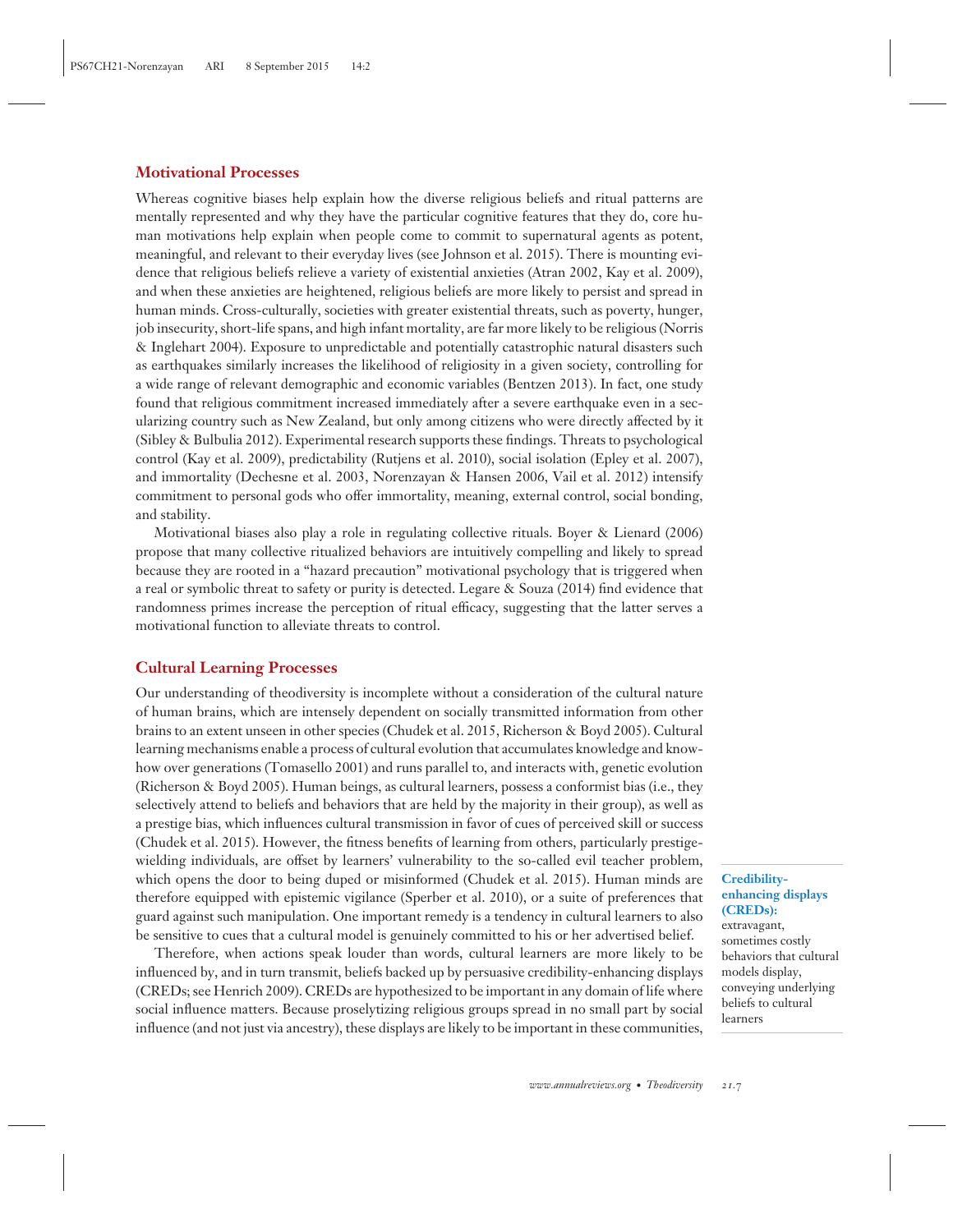too. The idea is that CREDs mitigate religious hypocrisy or the perceived threat of interacting with imposters who are not true believers (Norenzayan 2013). This is one explanation for why some religious groups promote restrictions on diet, dress, and sexual relations; painful rituals and fasts; and in some extreme cases even martyrdom. Such extravagant and costly behaviors have also been explained as commitment signals that promote cooperation (see Bulbulia 2008, Sosis & Alcorta 2003).

There is also growing evidence that rituals arise from the reliably developing psychological sensitivity to learn the social conventions of one's cultural group, which are also driven by cultural learning mechanisms (Legare & Watson-Jones 2015, Schjoedt et al. 2013). Consistent with this, young children are high-fidelity imitators even at the expense of personal experience or intuition (Nielsen & Tomaselli 2010). Ritual cognition is driven by conventional reasoning, which, unlike the causal reasoning that has received the bulk of attention in psychology (Legare & Souza 2012), is socially determined and causally inscrutable (Sørensen 2007).

#### **Interacting Psychological Processes**

There is much that is yet to be known. Nevertheless, taken together the psychological processes just described give us an increasingly coherent picture of how religious beliefs and practices are enabled, transmitted, and stabilized; why some elements of religions are recurrent and others culturally variable; and why some conditions foster secularization (Gervais et al. 2011, Norenzayan 2013). Cognitive tendencies have been the main focus and the source of much progress in the cognitive science of religion (Barrett 2000, Boyer 2001, Purzycki 2013, Sperber 1996), and they help explain how people mentally represent supernatural beings and shape intuitions about plausible ritual forms. Motivational biases are also crucial. They help us understand which variants of these intuitively plausible supernatural agents and rituals, in what psychological contexts, and for which individuals and groups, become relevant sources of meaning, comfort, and order (Kay et al. 2009, Norris & Inglehart 2004).

Cultural learning mechanisms explain several remaining pieces of the puzzle related to the differential spread of particular versions of religious beliefs and behaviors across cultural groups and throughout history. People selectively acquire religious beliefs and practices from the majority and from prestigious individuals in their communities, leading to cultural diversity that can persist but can also change over time when cues that trigger these mechanisms are altered (Gervais et al. 2011). CREDs help us explain why religious ideas backed up by credible displays of commitment are more persuasive and more likely to spread. In turn, we can understand why such extravagant displays are common in world religions and tied to deepening commitment to supernatural agents.

#### **FROM SMALL GODS TO BIG GODS**

#### **Theodiversity of Supernatural Beings Across Cultures**

In the Abrahamic traditions (Christianity, Islam, Judaism) and their offshoots, as well as in other world religions such as Buddhism and Hinduism, the religious group is an imagined moral community that unites large populations of strangers otherwise divided by ethnicity, geography, and language. In these communities, people are socialized to suppress selfishness in favor of broader community interests (Graham & Haidt 2010, Norenzayan 2013). But if there is one critical lesson to be taken from the ethnographic and historical record of the psychological study of religion, it is this: Even though all known societies have beliefs in gods and spirits, the linkage between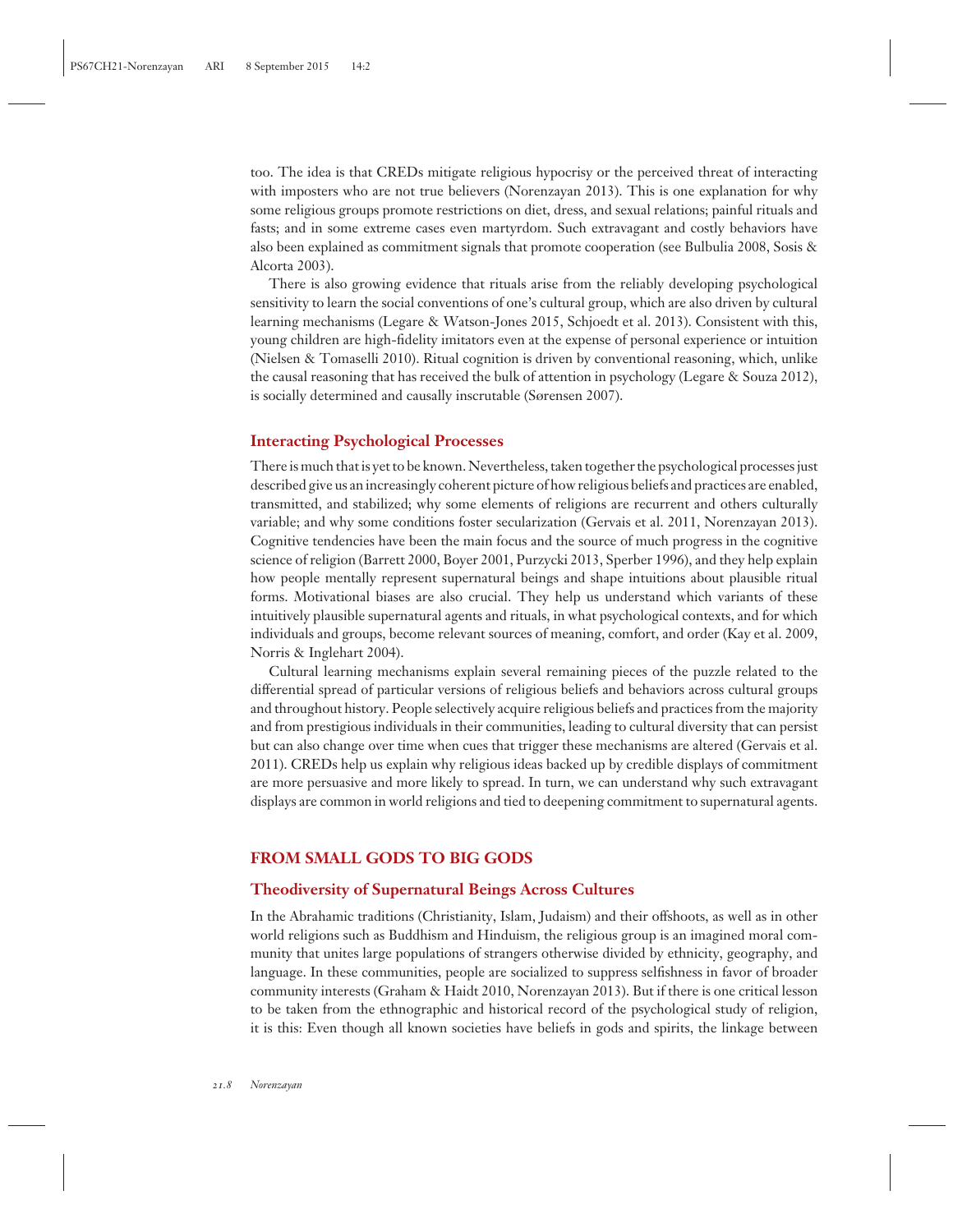religions and morality is a rather recent cultural development that is found in some places but not others.

Ethnographic observations have shown that in foraging societies, people face important cooperative challenges and possess a sophisticated set of local moral norms that apply to a wide range of domains, including food sharing, caring of offspring, kinship relations, marriage, leveling of risk, and mutual defense (Kelly 1995). Yet religion's moral scope, if any, is minimal; the gods tend to have limited omniscience and limited moral concern, and they may demand certain rituals and sacrifices but care little about how people treat each other (Boyer 2001, Marlowe 2010, Purzycki 2011, Swanson 1960). Anthropologist Frank Marlowe (2010), who has done pioneering research with the Hadza foragers of Tanzania, describes Hadza religion this way:

I think one can say that the Hadza do have a religion, certainly a cosmology anyway, but it bears little resemblance to what most of us in complex societies (with Christianity, Islam, Hinduism, etc.) think of as religion. There are no churches, preachers, leaders, or religious guardians, no idols or images of gods, no regular organized meetings, no religious morality, no belief in an afterlife—theirs is nothing like the major religions. (p. 61).

In foraging societies, the gods are typically distant and indifferent. But as communities increase in complexity and size, the gods' powers and moral concern also become greater. For example, in his fieldwork with pastoralists among Tuvans in Siberia, Purzycki (2011) reported that local spirit masters known as *Cher eezi* are pleased by ritual offerings and are angered by the overexploitation of resources, but only of the ones that they directly oversee. They exert their powers in designated areas found in ritual cairns known as *ovaa*. *Cher eezi* do not see far and cannot intervene in distant places. Similarly, in chiefdom societies such as Fiji that exhibit a larger and more hierarchical social organization than foragers do, local supernatural beings also have some limited powers and some moral concern, though far less than the gods of world religions (McNamara et al. 2015). By the time we get to state-level societies, Big Gods predominate and religion becomes intensely intertwined with public morality (Norenzayan 2013, Roes & Raymond 2003).

From a cultural evolutionary perspective, these findings make sense. In small-scale societies, where face-to-face interactions are the norm, people build cooperative communities that draw on kin altruism, reciprocity, and a rich repertoire of local cultural norms that enforce cooperation (Henrich & Henrich 2007)—without needing to lean on watchful, interventionist gods. But as societies scale up and groups get too large, anonymity rapidly invades interactions, and free riding threatens to undermine cooperation. Similarly, societies with greater exposure to ecological threats, such as water scarcity and climatic instability, face collective action problems that, if not curbed by cultural norms, can be fatal to the survival of the group (Botero et al. 2014). These conditions therefore promote widespread belief in watchful gods and other norm-enforcing practices that contribute to maintaining large-scale prosociality (see Norenzayan et al. 2015).

#### **Big Gods, Organized Rituals, and Parochial Prosociality**

Other elements of the religious system appear to follow a similar pattern across cultures. In an analysis of an extensive cross-cultural database of the world's cultures, Atkinson & Whitehouse (2011) found that doctrinal rituals—the high-frequency, low-arousal rituals commonly found in modern world religions (Whitehouse 2004)—are associated with greater belief in Big Gods, reliance on agriculture, and societal complexity. Doctrinal rituals have many effects, among which is to deepen commitments to communities. Other rituals and practices, such as the confessional in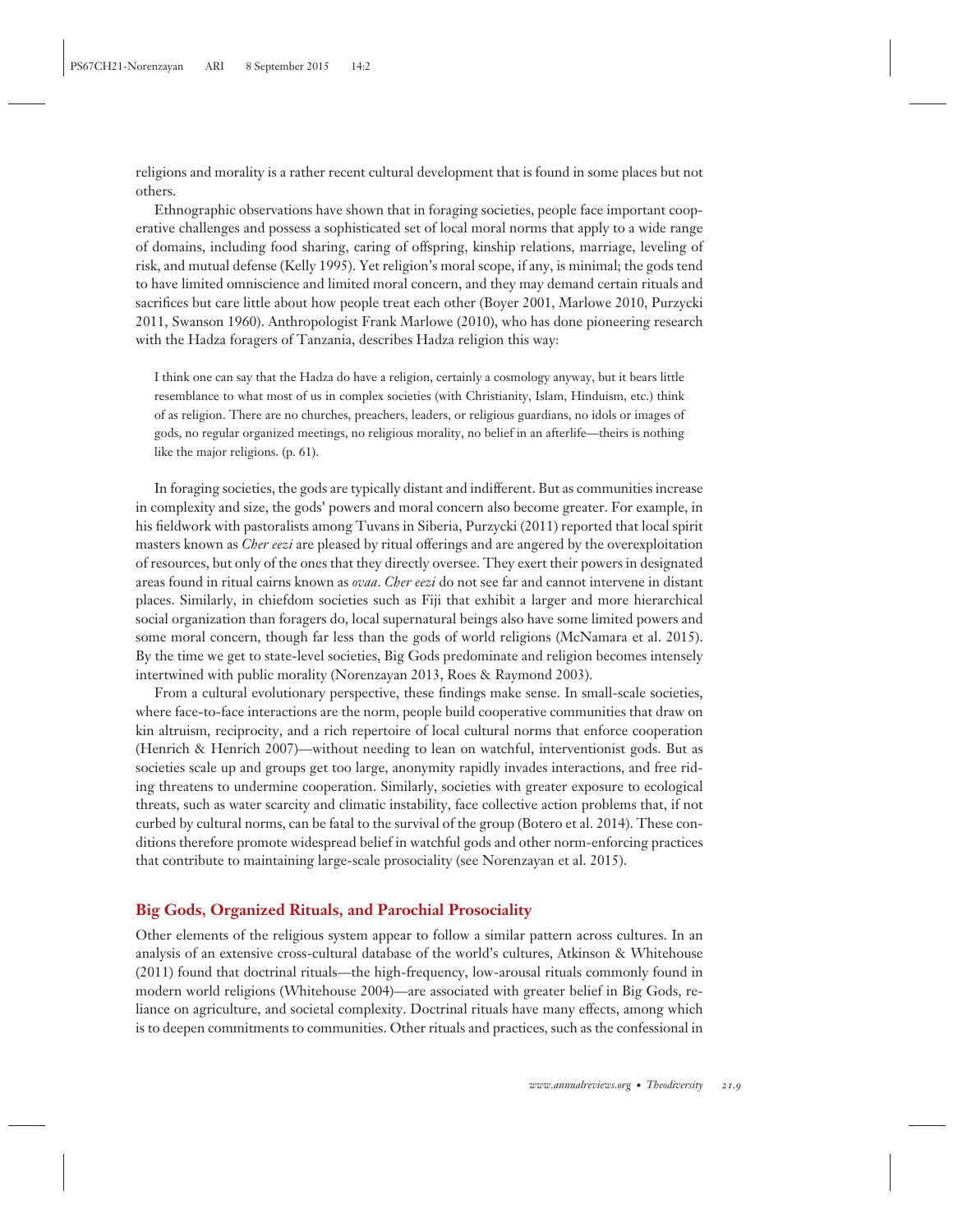Catholicism, may also contribute to in-group prosociality. For example, McKay et al. (2013) found that Catholics who were led to recall a sin that was absolved by the church donated more money to the church compared to Catholics who recalled a sin that was not yet absolved. Collective action at vast scales is hard to achieve in large, complex groups, hence the importance of enshrining certain cultural norms that pertain to the entire group as metaphysically grounded sacred values (Rappaport 1999) that are divinely ordained and therefore universally applicable and non-negotiable (Norenzayan et al. 2015). This is also why the prosociality that world religions inculcate in their adherents is typically not indiscriminate, but groupish and parochial, fostering community interests in intergroup competition (Atran & Ginges 2012, Haidt 2012, Norenzayan 2013).

One of the best-documented historical case studies looks at the Abrahamic traditions that are at the extreme end of the cultural spectrum of beliefs in supernatural punishment. Textual evidence shows that even here there was a gradual cultural evolution. The Abrahamic God started off as a tribal war god with limited social and moral concern and eventually ended up as the unitary, supreme, moralizing deity of Judaism and of two of the world's largest world religions— Christianity and Islam (for an accessible summary of this evidence, seeWright 2009). Supernatural sources of public morality are also found in ancient China, Egypt, Babylon, and the Greco-Roman world (Norenzayan et al. 2015).

Hinduism, Buddhism, and Jainism, known as the karmic or dharmic world religions, also reveal a convergence between religion and public morality, although the precise psychological mechanisms are even less well understood than is the case for the Abrahamic religions and their precursors. Obeyesekere (2002) observed that the notion of rebirth is present in many small-scale societies but is originally disconnected from morality. Gradually, ideas of rebirth incorporate the idea of ethical causation across lifetimes; this sets the stage for these religious ideas to shape the cooperative sphere.

In summary—and setting aside debates about the precise causal pathways, which are currently underway (see Norenzayan et al. 2015 and associated commentaries; also see Baumard & Boyer 2013)—an important take-home point is that across the world and throughout historical time, one important source of theodiversity is a cultural gradient that goes from the human-like, morally indifferent, and limited gods of foraging societies to the all-powerful, omniscient, and moralizing Big Gods, karmic beliefs, and repetitive and extreme rituals that transmit deep faith.

#### **THEODIVERSITY WITHIN WORLD RELIGIONS**

The Abrahamic traditions, particularly Christianity and Islam and their offshoots (e.g., Mormonism, Baha'i), have a common cultural ancestry and share many commonalities. The same applies to the karmic world religions, namely Hinduism and Buddhism, and their cultural descendants (e.g., Jainism). These traditions have all been extremely successful through a combination of conversions, conquest, and demographic growth (hence their world-religion status). They inculcate intense parochial prosociality among their diverse adherents. World religions also share, to varying degrees, many pronatalist conservative values and beliefs, such as traditional gender roles, early marriage, and opposition to birth control and homosexuality (Norenzayan et al. 2015), which sustain high fertility rates and large families (Blume 2009). Nevertheless, there is breathtaking theodiversity within world religions as well.

# **Orthodoxy Versus Orthopraxy**

All world religions fuse faith in a core set of beliefs with practices and rituals that, taken together, create large-scale moral communities (Atran & Henrich 2010, Haidt 2012, Norenzayan et al.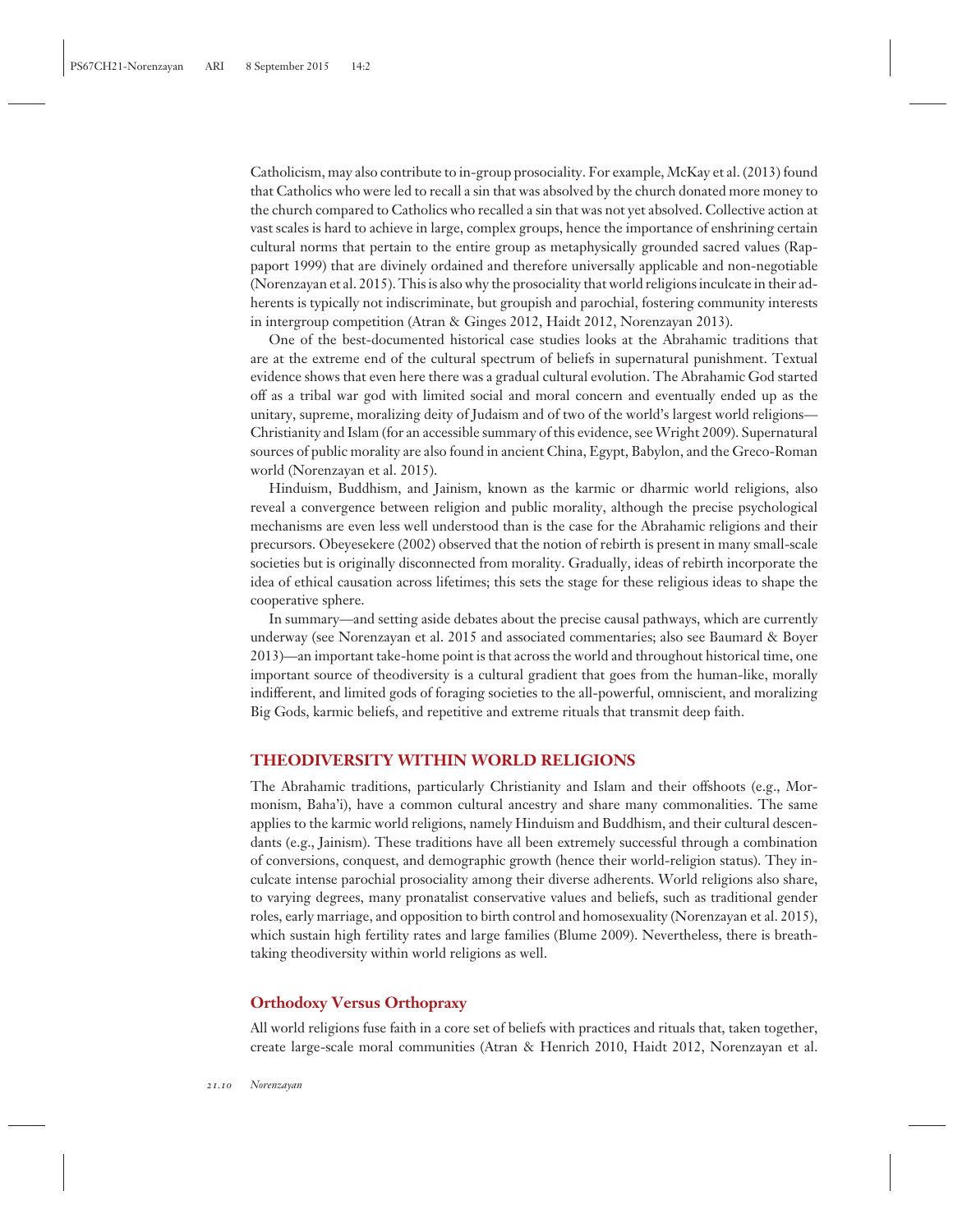2015). However, world religions differ in the way they accomplish this feat of community building. Some religious traditions, such as Protestantism, privilege faith in a particular set of beliefs or dogma, referred to as orthodoxy; others, such as Judaism and Hinduism, and to a lesser extent, Catholicism, more strongly (or equally) emphasize practice, participation, and deeds, referred to as orthopraxy (Cohen 2015, Cohen et al. 2003). This divergence has wide-ranging implications for psychology and has important heuristic value in organizing many disparate findings from the cultural psychology of religion.

One such outcome is that Protestants are on average more likely than Catholics to show the fundamental attribution error (FAE), that is, the tendency to see behaviors as reflecting individual dispositions rather than social contexts and roles, a phenomenon also dubbed the fundamentalist attribution error (Li et al. 2012). This maps onto well-known cultural differences in independent versus interdependent self-construals (Markus & Kitayama 1991; see also Miller 1984 for evidence that Americans are more prone to the FAE than Hindus living in India).

This difference in emphasis also leads to important differences in moral judgment. In a now famous interview with *Playboy*, former US President Jimmy Carter confessed that he had committed adultery in his heart many times (cited in Cohen & Rozin 2001). In a series of studies, Cohen and Rozin found that this tendency to moralize thoughts is far more common among Protestants than Jews. Participants were asked questions such as whether it is morally wrong for a married man to feel lust for another woman or for a son to dislike his parents in his heart. Protestants were far harsher than Jews toward characters who had offensive thoughts even if there was no known evidence that they were behaving badly. It appears that this difference is at least partly due to Protestants' conviction that bad thoughts are likely to lead to bad behavior.

In orthodoxy, intentions are supremely important. In orthopraxy, intentions are less important than their consequences. Broadly consistent with these findings, and extending to another orthopraxic tradition, Laurin & Plaks (2014) found that Hindus were harsher than Protestants toward a person who had unintentionally done something harmful. Laurin & Plaks also found that high scores on an orthopraxy scale led to harsher moral judgment of unintended bad behavior than did high scores on an orthodoxy scale.

Yet, Protestants are less likely to moralize certain behaviors than people exposed to more orthopraxic traditions such as Catholics. Haidt et al. (1993) asked working-class and middle-class Brazilians and Americans whether it is morally wrong to behave in ways that are disgusting but harmless, such as cleaning the toilet with the national flag or eating the family dog after it was killed in a car accident. Catholic Brazilians (and particularly working-class people) found these acts morally wrong, more than Americans (and particularly middle-class people), who found these acts to be unconventional but not immoral. Although Haidt and colleagues did not specifically measure religious affiliation or involvement, their results are at least partly consistent with this framework.

The Protestant preoccupation with sinful thoughts also has implications as to whether such thoughts are channeled into creative pursuits in the form of the Freudian defense mechanism known as sublimation (Baumeister et al. 1998). In a series of experiments, Dov Cohen and his colleagues (discussed in Cohen et al. 2014; see also Kim et al. 2013) asked Protestant, Catholic, and Jewish male participants to vividly imagine being in a sexual encounter. In the experimental condition, this was an incestuous sexual encounter between a brother and a sister. In the control condition, the sister was replaced with the brother's girlfriend. Results showed that Protestants who had expressed conflicted feelings in the incest condition subsequently wrote more creative poems and designed better sculptures (as rated by independent judges). They also reported more interest in creative careers. No such effects were observed for Catholic or Jewish men. Similar cultural differences were observed when participants were instructed to suppress angry thoughts.

#### **Orthodoxy:**

a religious tradition's relative emphasis on belief, dogma, and faith

#### **Orthopraxy:**

a religious tradition's relative emphasis on practice and ritual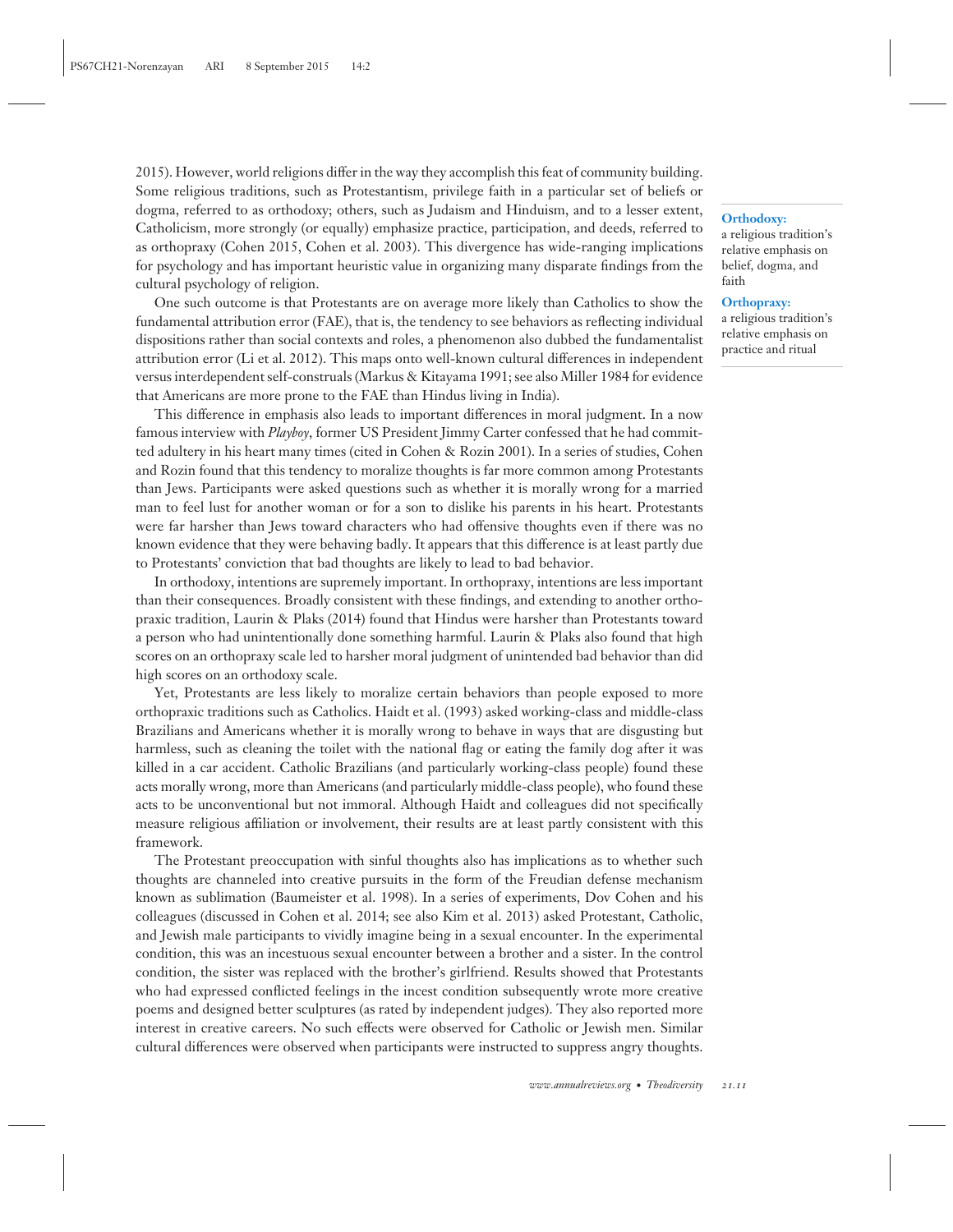The role of the moral emotions in religious experiences, thoughts, and behaviors is yet another understudied topic in psychology. Empathy, compassion, guilt, shame, and pride are key emotions that are often at the center of religious narratives and experiences. Pride, for example, is discouraged in Buddhism, Christianity, and Islam and in fact is one of the seven cardinal sins in Catholicism. Yet world religious traditions differ in which particular emotions are cultivated and encouraged. In Christianity, high-intensity positive emotions such as excitement and joy are commonly celebrated ("Praise the Lord!"). In contrast, Buddhist traditions value low-intensity, calming, positive emotions such as serenity and equanimity ("Om"). This difference in emphasis is also found among Christian and Buddhist practitioners in conceptions of ideal affect (Tsai et al. 2007).

Socialization into a particular religious tradition also biases perceptual habits. This should not come as a surprise. There is now a large body of evidence showing that high-level, culturally mediated beliefs, expectations, and practices can penetrate low-level perceptual processes (e.g., Nisbett 2003, Nisbett & Miyamoto 2005). An example of such a perceptual task is the globallocal task in which participants are presented with a large rectangle or square made of smaller rectangles or squares. Participants are then instructed to attend to either the global or the local shape in different sets of trials, and their response times are measured (Navon 1977). A general finding is the so-called global precedence effect, which indicates a perceptual bias toward seeing the forest before the trees, so to speak. In one Dutch study, this effect was weaker among Calvinists than among matched samples of atheists, Catholics, and Jews. In a related study, atheists who were raised Calvinist also showed reduced global precedence compared to atheists who were not raised in any religion, suggesting that these differences are already in place in early childhood (Colzato et al. 2010b). A different study found that the forest loomed even larger than the individual trees among Taiwanese Zen Buddhists compared to a matched sample of Taiwanese atheists (Colzato et al. 2010a). The fact that Calvinism dampens and Zen Buddhism accentuates this effect suggests that these differences are the result of the specific beliefs and practices embedded in these particular traditions.

The sources of these differences in perceptual habits are not very well understood. One possibility specific to Buddhism is that it encourages an intensely social orientation, for example, by offering spiritual practices that broaden the circle of compassion to all beings, and there is evidence that social orientation leads to a more holistic processing style (Nisbett & Miyamoto 2005). As to Protestantism, and Calvinism in particular, the emphasis is on individual responsibility and an inward focus (Cohen 2015), cultural traits that are known to encourage more analytic cognitive processing. Interestingly, this emphasis in traditional Calvinist upbringing goes beyond visual perception, and it has been implicated in a variety of psychological peculiarities of Calvinist-influenced American culture relative to other Western cultures, particularly in the moralization of work and the strong belief in meritocracy (for a review, see Uhlmann & Sanchez-Burks 2014).

#### **Prosocial Behavior**

Henrich et al. (2010) found that, across 15 populations of foragers, pastoralists, and horticulturalists, participation in world religions (Christianity or Islam), compared to adherence to local religions, increased prosocial behavior toward anonymous strangers in two economic games, controlling for community size, market integration, and demographic variables. The psychological literature that has examined religious influences on prosocial behavior in predominantly Christian samples is considerable and growing (Norenzayan 2013, Shariff et al. 2015). However, psychological studies of prosocial behavior among practitioners of Islam (around 1.6 billion worldwide)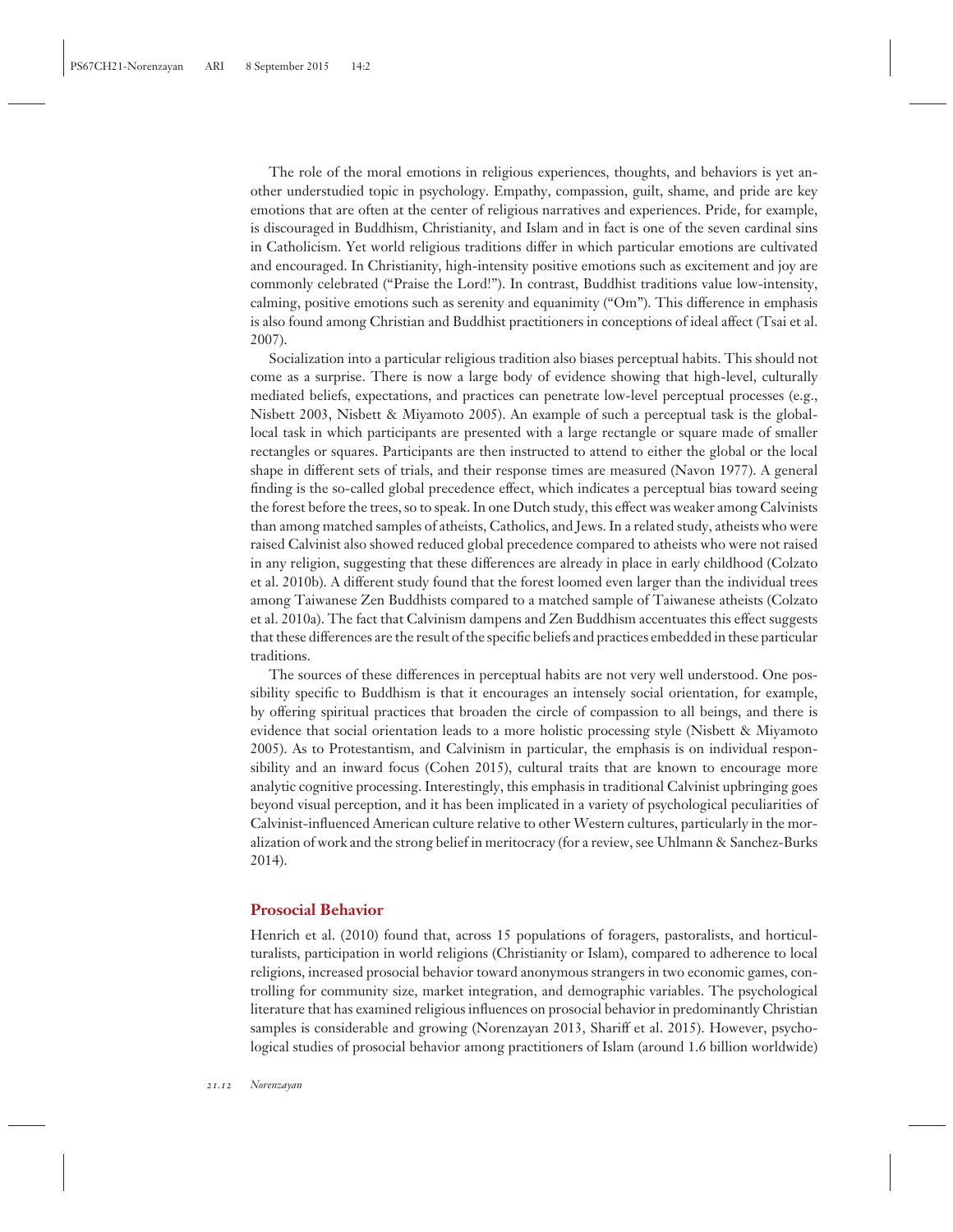and among karmic religious practitioners (around 1.5 billion worldwide) are rare. One recent field study found that exposure to the Muslim call to prayer in a Moroccan city increased generosity (Aveyard 2014). In another study conducted in a Jewish context in Israel, cooperation and coordination levels measured in an economic game were found to be higher in religious kibbutzim than in secular ones, and the effect was driven by the frequency of synagogue attendance levels in the religious kibbutzim, controlling for other factors (Sosis & Ruffle 2003).

In one seminal field study with modern Hindu samples, Dimitris Xygalatas and colleagues (2013) found that participation and observation of the extreme Hindu ritual Kavadi, discussed above, increased prosocial behavior within the community. Another study found that Hindu participants in Mauritius who were randomly assigned to play a common resource pool game in a Hindu temple showed more prosocial behavior than those who played the same game in a nearby Indian restaurant (Xygalatas et al. 2013). These findings provide experimental support to the idea that karmic religions, similar to Christianity, Islam, and Judaism, also encourage prosociality.

However, given the dearth of research, we know very little about the extent to which the psychological mechanisms that are being harnessed by Hindu and Buddhist religious elements are similar to those found in populations exposed to the Abrahamic faiths, or whether they recruit novel mechanisms. For example, we do not know whether Hindus and Buddhists intuitively link karmic effects to the powers of supernatural beings, such as Hindu gods, Buddha, and Boddhisatvas (saints with supernatural powers), or whether supernatural punishment is intuitively more potent than benevolence ( Johnson 2009). In addition to the powerful prosocial effects of some forms of rituals, Buddhist contemplative practices of loving kindness may also play a measurable role in well-being, social support, and connection with others (Fredrickson et al. 2008).

#### **Karma, Fate, Immanent Justice, and the Evil Eye**

A related question is whether or not the karmic beliefs found in religions such as Hinduism and Buddhism are related to beliefs about immanent justice and related system justification ideologies (Callan et al. 2006, Jost et al. 2009). Belief in a just world is the conviction that the world is fundamentally fair and that people get what they deserve (Lerner 1980). Immanent justice is the intuition that, sooner or later, misdeeds rebound in the form of misfortune. This intuition could possibly be cross-culturally widespread, although studies looking at this question are currently lacking. One series of studies with American participants found higher rates of helping others when uncertainty is high and an outcome is strongly desired (e.g., waiting for the results of a medical test), as if fate could be influenced by good deeds (Converse et al. 2012). However, one cross-cultural study found that Christian participants believed that a misfortune was fated only if it was preceded by wrongdoing in this lifetime. Hindu participants saw the same misfortune to be fated even without prior wrongdoing, consistent with the Hindu idea of ethical causation across lifetimes (Young et al. 2011). These themes offer a treasure trove of important opportunities for future research.

Parallel to the idea that misdeeds eventually cause misfortune, another magical intuition is the notion of the evil eye (Dundes 1981), or the idea that a malevolent glare or envy by others can cause misfortune. This is a widespread cultural belief throughout the Mediterranean and as far east as Central Asia, which shares some similarities with witchcraft. As a result of this belief, people in these cultures often publicly downplay their successes or good fortune, such as a successful business or the birth of a healthy child, so as not to attract the evil eye. It is also common to protect oneself with talismans representing a blue eye, also called the evil eye, when pursuing favorable goals. Currently, the psychological literature is mostly silent on the underlying psychology and impact of such beliefs and practices.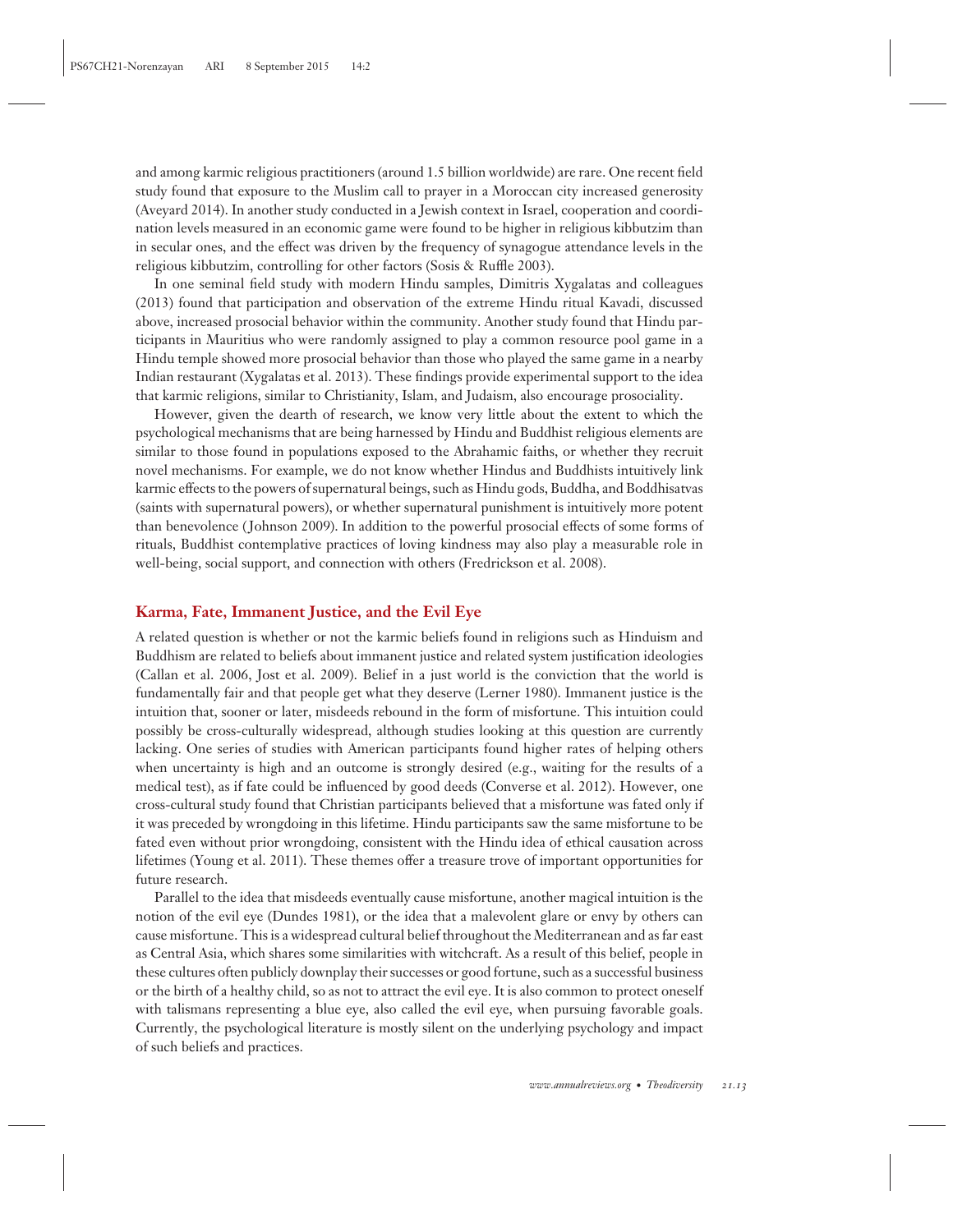# **FROM BIG GODS TO NO GODS**

#### **Apatheism:**

a form of irreligion characterized by indifference or apathy toward religion

Paradoxically, psychology's WEIRD lens has contributed not only to the neglect of religion, but also to its erosion as an interesting phenomenon in its own right. Secularization is not a big topic as it should be in psychology, although it is hotly debated within history (Smith 1982), philosophy (Taylor 2007), and sociology (Berger 1999, Norris & Inglehart 2004). Yet, psychology has profound and unique insights to offer to explanations of secularization and its impact on human thought and behavior. I discuss secularization in two parts. First, I explore current hypotheses on the psychological and sociocultural conditions that give rise to various forms of disbelief. Second, I explore what we know about how secularization, in turn, affects psychological processes.

#### **Atheodiversity**

The first fact to appreciate about secularization is that its proliferation is extremely uneven across the world. Secularization has been making great inroads in most of Europe, to a lesser extent in North America, and also in places such as Australia and New Zealand. But other parts of the world, such as Africa, most of Latin America, and South Asia—all societies with high fertility rates—remain as religious as they have ever been. Nevertheless, the current worldwide prevalence of nonbelievers is unprecedented and nontrivial, numbering in the hundreds of millions. Put another way, if nonbelievers all over the world were grouped together, they would be the fourth biggest world religion (Zuckerman 2007).

Scientific understanding of the origins and consequences of disbelief is also important for public policy. Recent years have seen high-profile popular debates concerning atheism and religion and frequent clashes between the two (Atran 2010, Haidt 2012). Moreover, there is considerable evidence that where there are religious majorities, atheists are a strongly stigmatized group (Gervais & Norenzayan 2013). Therefore, the second fact to appreciate about secularization is that without understanding its causes, we could not understand the sources of this cultural divide and how to bridge it.

The third important fact about secularization is that it is not monolithic, but it reflects diverse forms of disbelief and distancing from religion.We have seen that there are distinct and converging pathways to religious beliefs, rituals, and practices, traceable to cognitive, motivational, and cultural mechanisms. These pathways, if altered, lead to various forms of disbelief:<sup>3</sup>

- $\blacksquare$   $\blacksquare$   $\blacksquare$   $\blacksquare$   $\blacksquare$   $\blacksquare$   $\blacksquare$   $\blacksquare$   $\blacksquare$   $\blacksquare$   $\blacksquare$   $\blacksquare$   $\blacksquare$   $\blacksquare$   $\blacksquare$   $\blacksquare$   $\blacksquare$   $\blacksquare$   $\blacksquare$   $\blacksquare$   $\blacksquare$   $\blacksquare$   $\blacksquare$   $\blacksquare$   $\blacksquare$   $\blacksquare$   $\blacksquare$   $\blacksquare$   $\blacksquare$   $\blacksquare$   $\blacksquare$   $\blacks$ in mentalizing that underlie a variety of intuitions that support religious belief, and to analytic atheism, in which analytic cognitive processes override or block the cognitive intuitions that anchor religious beliefs (Norenzayan & Gervais 2013).
- - Motivational mechanisms are implicated in apatheism, or indifference to religion induced by the reduction of existential threats such as death, hardship, and suffering that individuals and societies may face (Kay et al. 2009, Norris & Inglehart 2004).
- - Cultural learning mechanisms are implicated in inCREDulous atheism when individuals fail to witness extravagant displays of religious commitment; other cultural learning mechanisms may be at work as well, such as growing up in a culture in which the majority and the prestigious cultural models do not display religious fervor (Henrich 2009).

<sup>&</sup>lt;sup>3</sup>So Bulbulia (2012) explores ennuitheism, or a certain boredom regarding everything religious. See also Banerjee & Bloom (2013), Geertz & Markusson (2010), and McCauley (2011) for a discussion of the importance of cultural input in the rise of disbelief and its various forms.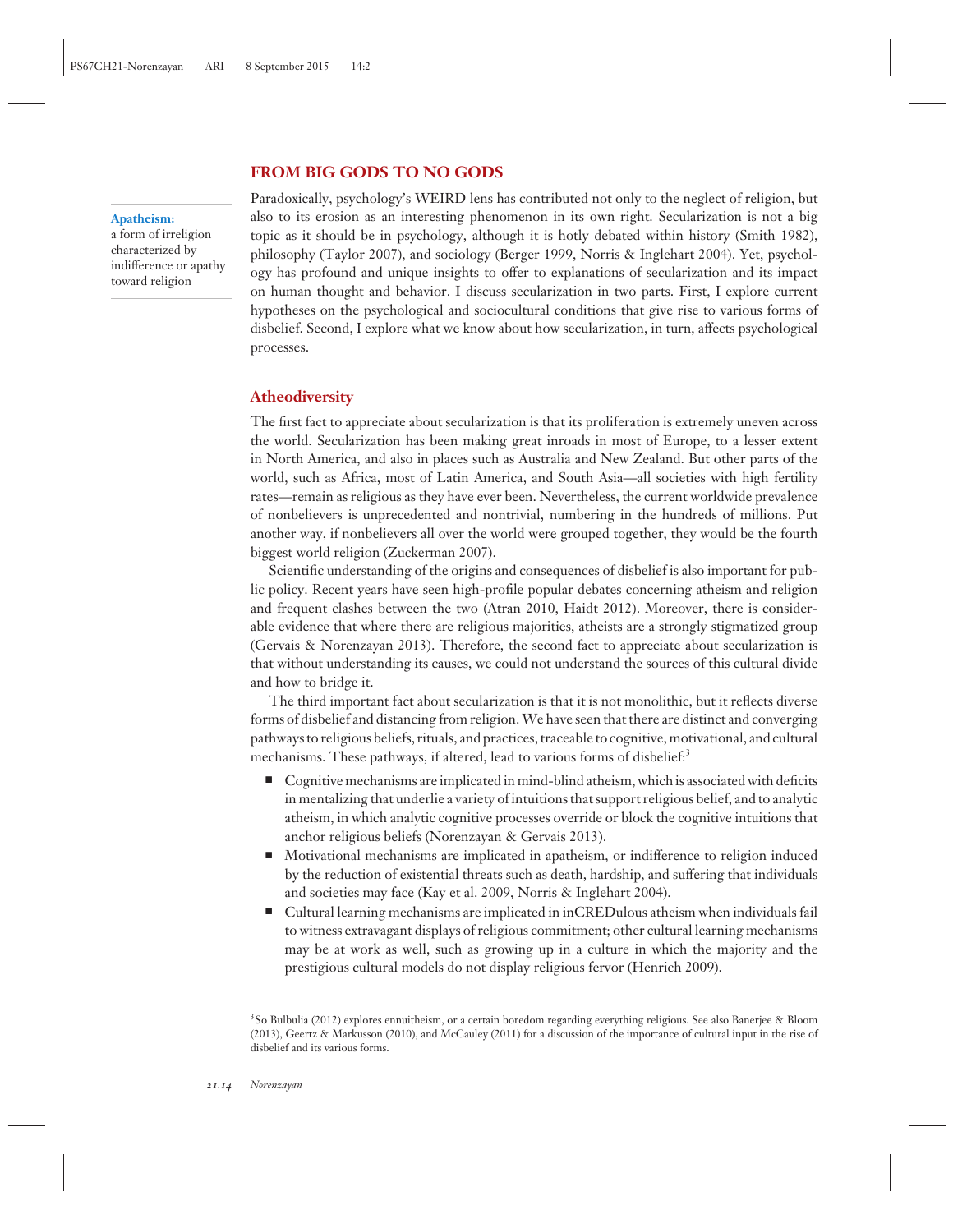This atheodiversity also shows up in the rise of a new and growing demographic group in the West, the spiritual but not religious (SBNR). Gaining momentum in the secularizing world, such as in Northern Europe and the West Coast of the United States and Canada, traditional organized religion is giving way not just to varieties of disbelief, but also to an abundance of yoga studios, spiritual retreats, and healing crystals (Fuller 2001). According to a *Newsweek* poll, 30% of Americans identified as "spiritual but not religious" in 2009, up from 24% in 2005 (Princet. Surv. Res. Assoc. Int. 2009). Our understanding of the reasons behind this growing movement is rudimentary at best: Here is another opportunity for psychological research to gain insights into an important but overlooked aspect of theodiversity. In one rare study, Saucier & Skrzypińska (2006) found that religiosity and spirituality have different personality correlates.Whereas religiosity is associated with traditionalism and low openness to experience, spirituality is associated with fantasy proneness, magical ideation, and high openness to experience (see also Emmons & Paloutzian 2003).

In a recent study looking at their cognitive profile, SBNRs differed from both conventional believers and nonbelievers in exhibiting a greater endorsement of paranormal beliefs and a more experiential relationship to the divine, such as feelings of being at one with the universe. SBNRs reject the traditional religious dogmas of their cultures but accept core intuitions such as mind-body dualism, teleology, and anthropomorphism, which support a variety of supernatural beliefs and experiences (A. Willard & A. Norenzayan, unpublished manuscript). Interestingly, the spiritual experiences found among the SBNRs—such as feelings of oneness with the universe, the sense that the universe is infused with a certain life force, and an emphasis on universal compassion and love—are also recurrent themes in some of the mystical traditions of world religions as culturally diverse as Buddhist contemplative practices such as Metta and Vipassana, yoga in Hinduism, Sufi Islam, Christian mysticism, and kabbalah in Judaism. One speculation is that these experiences tap into core psychological intuitions that are stripped away from the cultural baggage inherited from their respective traditions.

In summary, religious disbelief, much like religious belief, is not a unitary phenomenon resulting from a single process. Disbelief arises from alterations of the pathways that promote religious belief and is therefore infused with different subjective qualities. Whereas mind-blind atheism does not "get" religion, apatheism and inCREDulous atheism are indifferent toward religion, and analytic atheism is skeptical of religion. These paths to disbelief are theoretically distinct but are often intertwined in the real world, such that a given individual or subculture may come to disbelief through a combination of them. Future research may discover additional pathways. Also, secularization does not always lead to disbelief, in the sense of complete absence of any supernatural beliefs; equally often, it creates ripe conditions for diverse spiritual and paranormal beliefs and practices to proliferate.

#### **The Religious Versus Nonreligious Divide**

The religious/nonreligious divide (and its close cousin, conservatism/liberalism) also plays out within nation states such as the United States, with well-known polarizing consequences that affect politics, culture, and education (Haidt 2012). Here I highlight a few core areas of psychology parochial prosociality, fertility rates, happiness and meaning making, moral psychology, sacred values, and fate attributions—in which a religious/nonreligious divide has been found and is the hypothesized cause of particular psychological outcomes (for a broader discussion of these differences, see McKay & Whitehouse 2015; Shariff et al. 2014, 2015).

There are broad conditions that make humans a prosocial species (Keltner et al. 2014). But are religious believers generally more prosocial than nonbelievers? In sociological surveys, religious believers in the United States report more charitable giving and greater volunteerism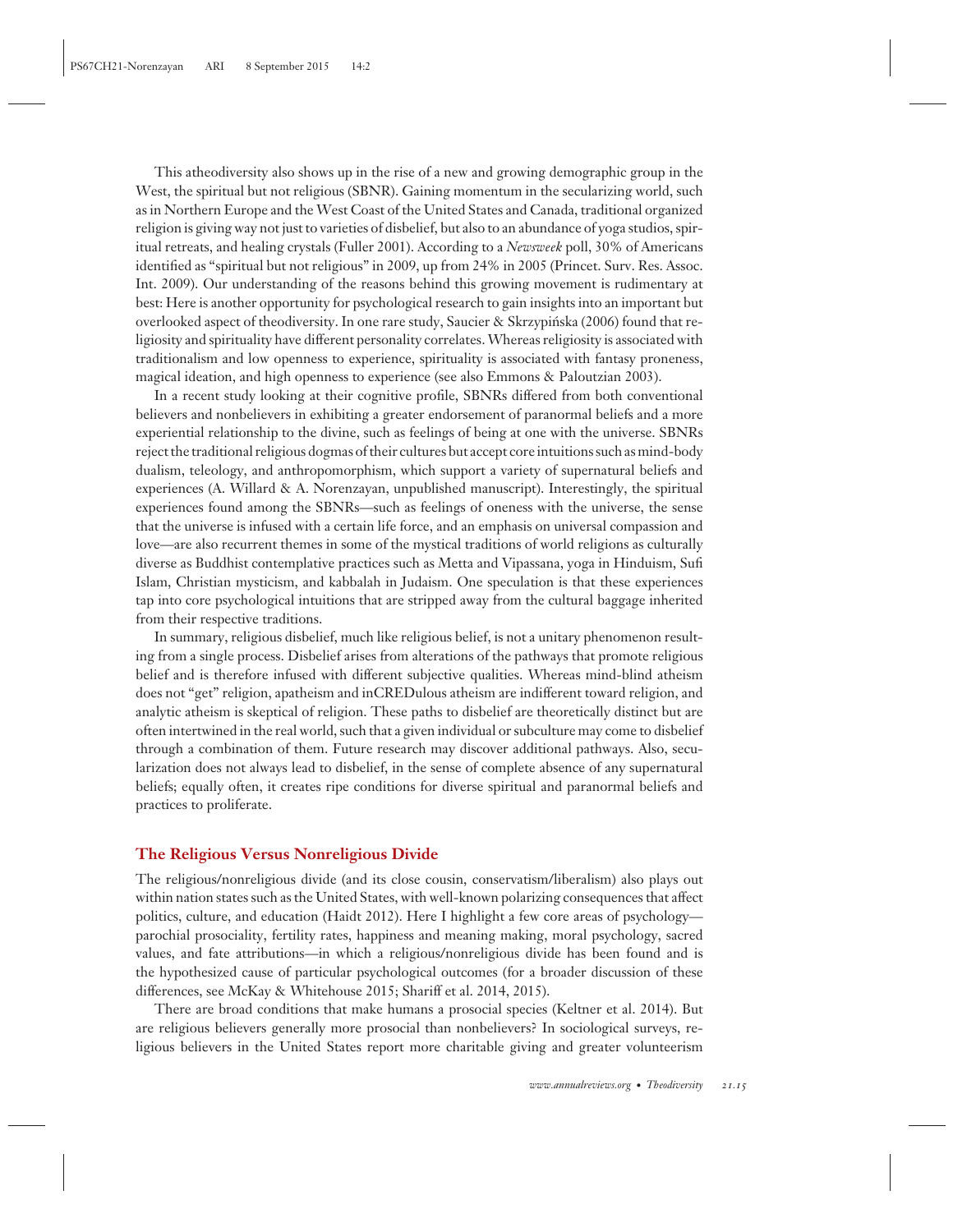(e.g., Brooks 2006). However, behavioral studies reveal a more nuanced picture. Religious commitment predicts prosocial tendencies best in contexts where secular institutions that encourage cooperation are weak, social monitoring is absent, reputational concerns are heightened, and the targets of prosociality are coreligionists (for reviews, see Batson et al. 1993, Norenzayan 2013). Moreover, religious commitment is an important moderator of religious priming effects. A recent meta-analysis found that religious priming increases prosocial behaviors for believers but has no average effect on nonbelievers (Shariff et al. 2015). Because the majority of psychological studies of religion and prosociality have been conducted in WEIRD contexts where the presence of secular institutions often crowds out the influence of religion, these moderating contexts have been overlooked until recently (Norenzayan et al. 2015).

Religious commitment can also be a source of happiness and a sense of meaning in life—two aspects of thriving that are increasingly at the center of attention within psychology (Keltner 2009). Past studies (predominantly conducted in the United States) have found that on average, more religious individuals are somewhat happier (Hackney & Sanders 2003). However, a growing number of cross-cultural studies suggest that religion's effect on happiness is not universal but is dependent on sociocultural and economic circumstances.

In one such study, based on a global sample of 154 nations, Diener et al. (2011) found that the religious/nonreligious divide in happiness emerges in places with high existential insecurity (poverty, high infant mortality, hunger) but disappears in wealthy and secure societies, where happiness levels are generally much higher for everyone regardless of religiosity levels. Another moderating factor is whether religiosity is normative. Gebauer et al. (2012) found in a sample of 180,000 people in 11 European nations that religiosity predicted psychological adjustment, but only in places where religiosity was culturally normative and generally valued by society; this association disappeared where the majority of the population was irreligious.

Finally, in an interesting study covering 132 nations, Oishi & Diener (2014) found that on average, individuals in poor nations were less happy but felt a stronger sense of meaning than individuals in wealthy nations. In turn, higher levels of religiosity explained the greater meaning experienced in the poorer nations. Oishi & Diener further showed that loss of meaning, but not loss of happiness, predicted the higher suicide rates in wealthier nations. Thus, when facing difficult life circumstances, happiness may not be an option, but one can still find meaning in suffering and keep on living, as Victor Frankl (1963) observed decades ago while surviving the brutality of a Nazi concentration camp. It appears that religious engagement is an important source of such sense of meaning in the face of suffering, although the reasons for this remain to be explored.

There is growing evidence that religious engagement shapes moral psychology in important ways (Haidt 2012). In a large global sample of 87 nations from the World Values Survey, Atkinson & Bourrat (2011) found that several aspects of religious commitment were associated with harsher condemnation of a range of moral transgressions, such as cheating on taxes or fare-skipping on public transport. Also, believers are more likely than nonbelievers to apply deontological, as opposed to utilitarian, considerations to many moral transgressions, such as stealing, lying, or committing treason (Piazza & Sousa 2014). Additionally, religious believers tend to ground moral judgments on a more diverse set of domains than nonbelievers. Whereas for nonbelievers morality is primarily and more narrowly about not harming, caring, and promoting fairness and justice, for believers morality also extends to loyalty to one's group, purity and sacredness, and respect for authority (Graham & Haidt 2010, Haidt 2012, Shweder et al. 1997). Religious individuals are also more likely to endorse explanations based on fate ("It was meant to happen") than the nonreligious, and this difference is statistically explained by the belief that supernatural agency controls and determines life outcomes (Norenzayan & Lee 2010), although a certain amount of belief in fate can be found even among nonbelievers (Banerjee & Bloom 2014).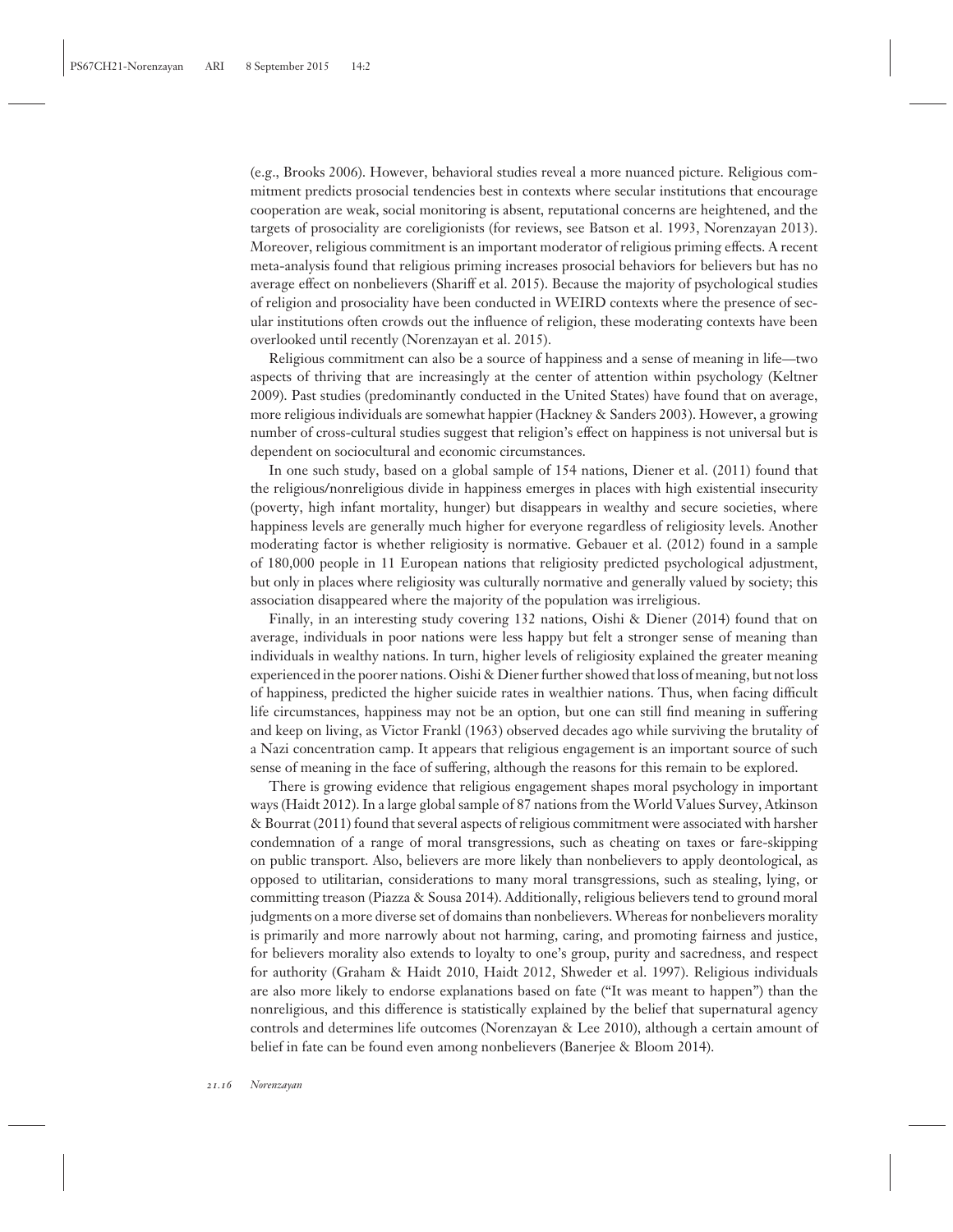Religions are also intertwined with sacred values. Unlike instrumental values that are subject to cost-benefit calculations and fall under rational actor models, sacred values are driven by emotionally loaded moral conviction and are often immune to trade-off. These relatively understudied values are better explained in terms of devoted actor models (Atran 2010, Tetlock 2003). For example, one cannot place any monetary value on one's family or community or on a national landmark that is considered a public treasure. Sacred values connected to the supernatural have measurable consequences for collective action dilemmas, such as sustainable forest management. Such an example is found among the Q'eqchi' in the highlands of Guatemala, who taboo the exploitation of certain forest species that are believed to be alive with local forest spirits (Atran et al. 2002).

Secular societies and irreligious individuals have plenty of sacred values (the national flag, the idea of democracy, a house passed down from one's ancestors for generations). However, it appears that religious conviction intensifies the tendency to see the world through a sacred lens (Sheikh et al. 2012). Why this would be is an interesting, unanswered question. One hypothesis is that imputing a divine origin to certain beliefs and behaviors that impose costs to the self but benefit the larger moral community (God forbids cheating) better insulates cooperative groups from potential defection and overexploitation, particularly under conditions of real or perceived environmental or intergroup threat (Atran 2010, Atran & Henrich 2010).

## **CONCLUSION**

Theodiversity is to the scientific study of religion what biodiversity is to the scientific study of life on the planet. Here I have outlined underlying regularities and catalogued the landscape of theodiversity in three broad conduits, although there could be other fruitful approaches to carve this conceptual space. Despite its importance, very little of the world's theodiversity trickles into the psychological laboratory. There are fascinating and weighty questions open for study, such as sacred values, karmic beliefs, extreme rituals, mystical experiences, food taboos, witchcraft, magical thinking, religious conversion, and various forms of irreligion. But to tackle cross-culturally recurrent elements of religion, as well as plumb the depths of theodiversity, psychology must cast a wider net to capture the full range of human cultural diversity.

#### **SUMMARY POINTS**

- 1. Most of the world lives in overwhelmingly religious societies reflecting a great deal of theodiversity.
- 2. Theodiversity is rooted and channeled by several recurrent aspects of cognition, motivation, and cultural learning processes.
- 3. Theodiversity can be found along at least three dimensions: as a consequence of increasing social complexity, within world religions differing in their cultural histories, and as a result of secularization in some places.
- 4. There is growing evidence that diversity in religious beliefs and practices, as well as secularization, has profound consequences for a wide range of psychological outcomes.
- 5. There are several predictable pathways to secularization, a social transformation that is gaining momentum in some parts of the world and in some subcultures.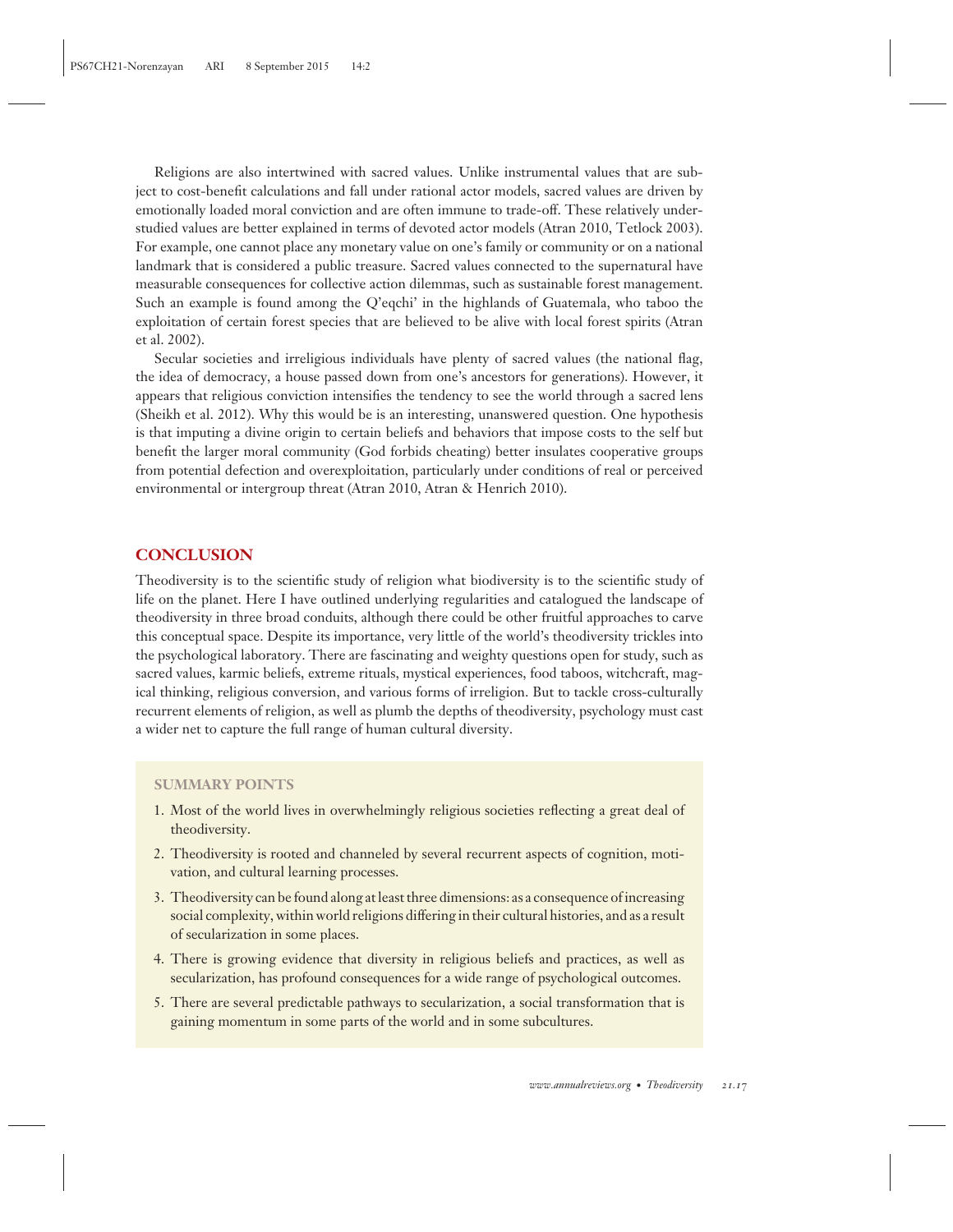#### **FUTURE ISSUES**

- 1. Explaining theodiversity calls for expanding psychology's empirical database beyond WEIRD samples.
- 2. There are likely additional dimensions of theodiversity that are significant for human psychology.
- 3. We currently know little about the psychological processes that explain beliefs and behaviors related to karma, imminent justice, witchcraft, the evil eye, and related phenomena that are widespread around the world.
- 4. Sacred values are an important element in moral cognition, social identity, intergroup relations, and conflict and conflict resolution.
- 5. The processes of secularization that generate various forms of disbelief are another important but overlooked topic in psychology.

# **DISCLOSURE STATEMENT**

The author is not aware of any affiliations, memberships, funding, or financial holdings that might be perceived as affecting the objectivity of this review.

## **ACKNOWLEDGMENTS**

I thank the James McKeen Cattell Fund for a generous sabbatical fellowship that supported the writing of this article. I also thank the Social Sciences and Humanities Research Council of Canada for ongoing support from a partnership grant, "The Evolution of Religion and Morality" (895-2011-1009). Finally, I thank Adam Baimel, Konika Banerjee, Adam Cohen, Nick Epley, Susan Fiske, Jon Haidt, Cristine Legare, and Doug Medin and members of the Mosaic Lab at Northwestern University for valuable comments on an earlier draft.

## **LITERATURE CITED**

Allport GW. 1950. *The Individual and His Religion: A Psychological Interpretation*. Oxford, UK: Macmillan

- Arnett J. 2008. The neglected 95%: why American psychology needs to become less American. *Am. Psychol.* 63:602–14
- Atkinson QD, Bourrat P. 2011. Beliefs about God, the afterlife and morality support the role of supernatural policing in human cooperation. *Evol. Hum. Behav.* 32:41–49
- Atkinson QD, Whitehouse H. 2011. The cultural morphospace of ritual form: examining modes of religiosity cross-culturally. *Evol. Hum. Behav.* 32:50–62
- Atran S. 2002. *In Gods We Trust: The Evolutionary Landscape of Religion*. New York: Oxford Univ. Press
- Atran S. 2010. *Talking to the Enemy: Faith, Brotherhood and the* (*Un*)*Making of Terrorists*. New York: Harper-Collins
- Atran S, Ginges J. 2012. Religious and sacred imperatives in human conflict. *Science* 336:855–57
- Atran S, Henrich J. 2010. The evolution of religion: how cognitive by-products, adaptive learning heuristics, ritual displays, and group competition generate deep commitments to prosocial religions. *Biol. Theory* 5:18–30
- Atran S, Medin D, Ross N, Lynch E, Vapnarsky V, et al. 2002. Folkecology, cultural epidemiology, and the spirit of the commons: a "garden experiment" in the Maya lowlands, 1991–2001. *Curr. Anthropol.* 43:421–50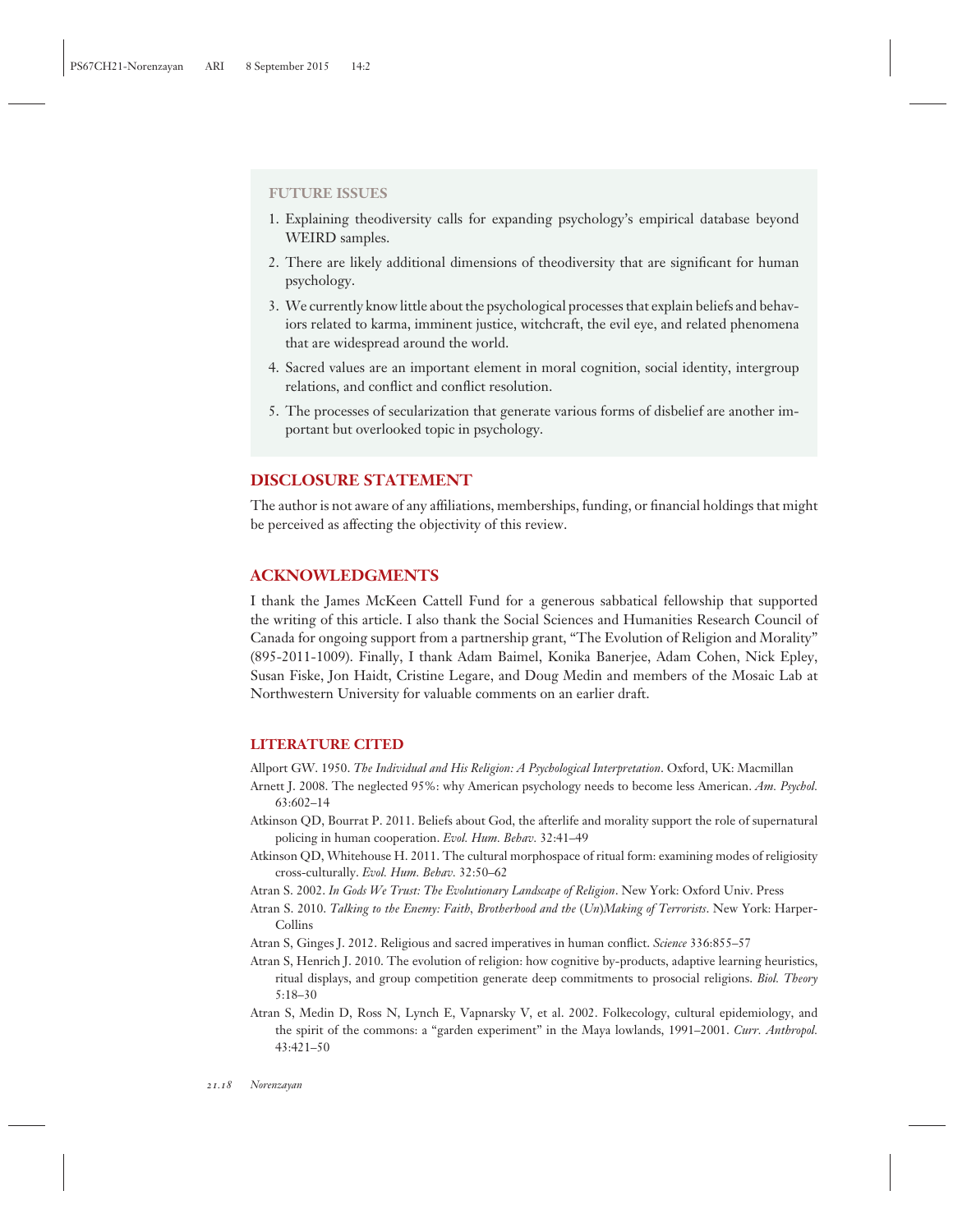Aveyard ME. 2014. A call to honesty: extending religious priming of moral behavior to Middle Eastern Muslims. *PLOS ONE* 9:e99447

Banerjee K, Bloom P. 2013. Would Tarzan believe in God? *Trends Cogn. Sci.* 17:7–8

- Banerjee K, Bloom P. 2014. Why did this happen to me? Religious believers' and non-believers' teleological reasoning about life events. *Cognition* 133:277–303
- Barrett DB, Kurian GTK, Johnson TM, eds. 2001. *World Christian Encyclopedia: Religionists, Churches, Ministries: A Comparative Survey of Churches and Religions in the Modern World*. New York: Oxford Univ. Press
- Barrett JL. 2000. Exploring the natural foundations of religion. *Trends Cogn. Sci.* 4:29–34
- Barrett JL. 2004. *Why Would Anyone Believe in God?* Walnut Creek, CA: AltaMira
- Batson CD, Schoenrade P, Ventis WL. 1993. *Religion and the Individual: A Social-Psychological Perspective*. New York, NY: Oxford Univ. Press

Baumard N, Boyer P. 2013. Explaining moral religions. *Trends Cogn. Sci.* 17:272–80

Baumeister R, Dale K, Sommer L. 1998. Freudian defense mechanisms and empirical findings in modern social psychology: reaction formation, projection, displacement, undoing, isolation, sublimation, and denial. *J. Personal.* 66:1081–124

Bellah R. 2011. *Religion in Human Evolution*. Cambridge, MA: Harvard Univ. Press

- Bentzen JS. 2013. *Origins of religiousness: the role of natural disasters*. Work. Paper 13-02, Dep. Econ., Univ. Copenhagen, Copenhagen, Den. **[http://papers.ssrn.com/sol3/papers.cfm?abstract\\_id](http://papers.ssrn.com/sol3/papers.cfm?abstract_id=2221859) = 2221859**
- Berger P. 1999. *The Desecularization of the World: Resurgent Religion and World Politics*. Grand Rapids, MI: Ethics Policy Cent.
- Berger P. 2014. *The Many Altars of Modernity: Toward a Paradigm for Religion in a Pluralist Age*. Boston, MA: Walter de Gruyter
- Bloom P. 2004. *Descartes' Baby*. New York: Basic Books
- Bloom P. 2012. Religion, morality, evolution. *Annu. Rev. Psychol.* 63:179–99
- Blume M. 2009. The reproductive benefits of religious affiliation. In *The Biological Evolution of Religious Mind and Behavior*, ed. E Voland, W Schiefenhovel, pp. 117–26. Berlin: Springer-Verlag
- Botero CA, Gardner B, Kirby KR, Bulbulia J, Gavin MC, Gray R. 2014. The ecology of religious beliefs. *PNAS* 111:16784–89
- Boyer P. 2001. *Religion Explained*. New York: Basic Books
- Boyer P, Lienard P. 2006. Why ritualized behavior? Precaution systems and action parsing in developmental, pathological and cultural rituals. *Brain Behav. Sci.* 29:595–650
- Brooks AC. 2006. *Who Really Cares: The Surprising Truth About Compassionate Conservatism*. New York: Basic Books
- Bulbulia J. 2008. Free love: religious solidarity on the cheap. In *The Evolution of Religion: Studies, Theories and Critiques*, ed. J Bulbulia, S Richard, R Genet, E Harris, K Wynan, C Genet, pp. 153–60. Santa Margarita, CA: Collins Found.
- Bulbulia J. 2012. Ennuitheism. In *Science and the World's Religions*, Vol. 3: *Religions and Controversies*, ed. W Wildman, P McNamara, pp. 165–94. Santa Barbara, CA: Greenwood
- Callan MJ, Ellard JH, Nicol JE. 2006. The belief in a just world and immanent justice reasoning in adults. *Personal. Soc. Psychol. Bull.* 32:1646–58
- Chudek M, MacNamara R, Birch SA, Bloom P, Henrich J. 2014. *Developmental and cross-cultural evidence for intuitive dualism*. Work. Pap., Dep. Psychol., Univ. B. C. **[http://www2.psych.ubc.ca/](http://www2.psych.ubc.ca/henrich/pdfs/ChudekEtAl_InutiveDualism_WorkingPaper_June2014.pdf)∼henrich/pdfs/ [ChudekEtAl\\_InutiveDualism\\_WorkingPaper\\_June2014.pdf](http://www2.psych.ubc.ca/henrich/pdfs/ChudekEtAl_InutiveDualism_WorkingPaper_June2014.pdf)**
- Chudek M, Muthukrishna M, Henrich J. 2015. Cultural evolution. In *Handbook of Evolutionary Psychology*, Vol. 2, ed. DM Buss. Hoboken, NJ: Wiley. In press
- Cohen AB. 2015. Religion's profound influences on psychology: morality, intergroup relations, self-construal, and enculturation. *Curr. Dir. Psychol. Sci.* 24:77–82
- Cohen AB, Hall DE, Koenig HG, Meador KG. 2005. Social versus individual motivation: implications for normative definitions of religious orientation. *Personal. Soc. Psychol. Rev.* 9:48–61
- Cohen AB, Rozin P. 2001. Religion and the morality of mentality. *J. Personal. Soc. Psychol.* 81:697–710
- Cohen AB, Siegel PR, Rozin P. 2003. Faith versus practice: different bases for religiosity judgments by Jews and Protestants. *Eur. J. Soc. Psychol.* 33:287–95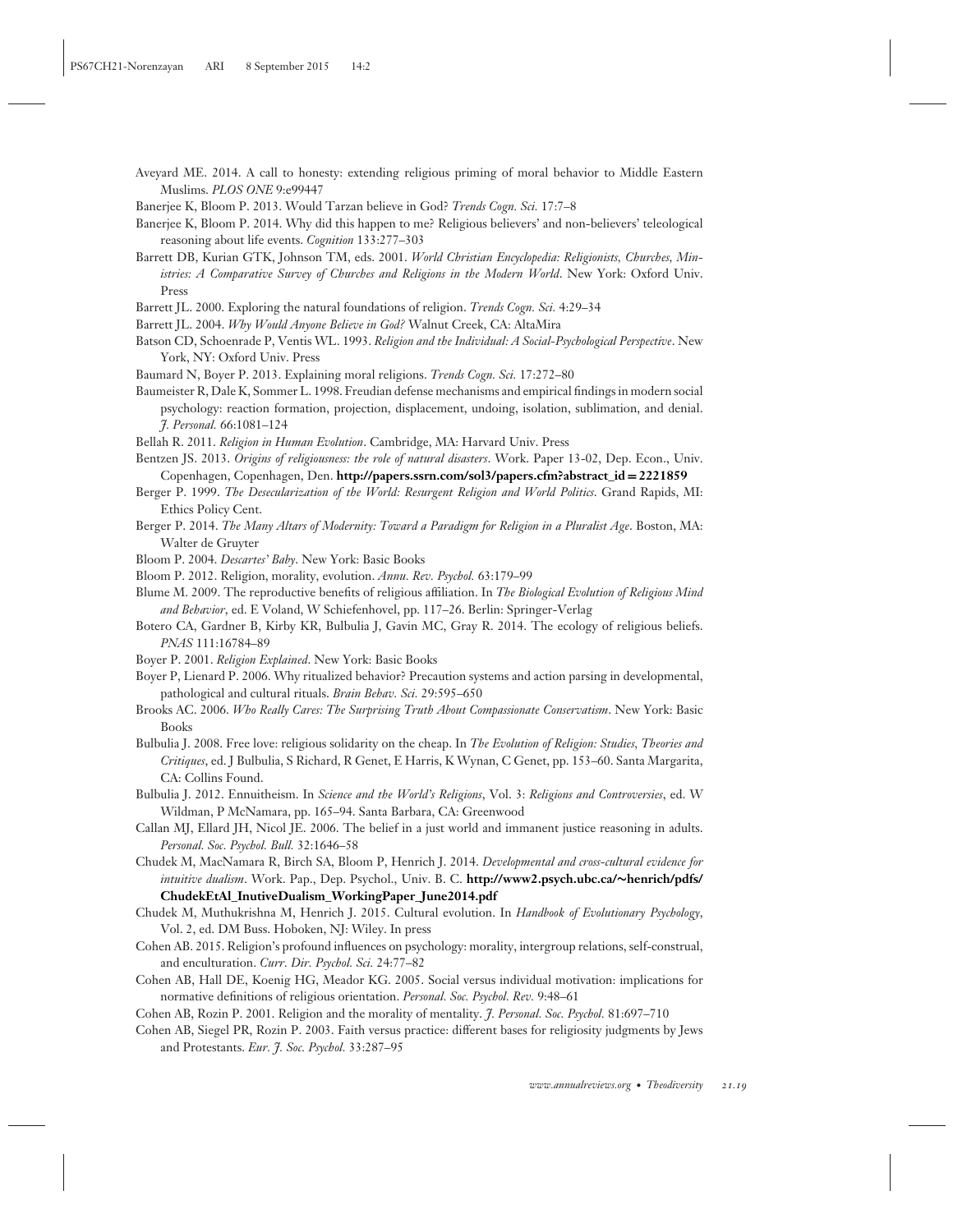- Cohen D, Kim E, Hudson N. 2014. Religion, the forbidden, and sublimation. *Curr. Dir. Psychol. Sci.* 23:208–14 Colzato LS, Hommel B, van den Wildenberg WPM, Hsieh S. 2010a. Buddha as an eye opener: a link between prosocial attitude and attentional control. *Front. Psychol.* 1:156
- Colzato LS, van Beest I, van den Wildenberg WPM, Scorolli C, Dorchin S, et al. 2010b. God: Do I have your attention? *Cognition* 117:87–94
- Converse BA, Risen JL, Carter TJ. 2012. Investing in karma: when wanting promotes helping. *Psychol. Sci.* 23:923–30
- Dechesne M, Pyszczynski T, Arndt J, Ransom S, Sheldon KM, et al. 2003. Literal and symbolic immortality: the effect of evidence of literal immortality on self-esteem striving in response to mortality salience. *J. Personal. Soc. Psychol.* 84(4):722–37
- Diener E, Tay L, Myers DG. 2011. The religion paradox: If religion makes people happy, why are so many dropping out? *J. Personal. Soc. Psychol.* 101:1278–90
- Dundes A. 1981. *The Evil Eye: A Casebook*. Madison: Univ. Wisc. Press
- Emmons RA, Paloutzian RF. 2003. The psychology of religion. *Annu. Rev. Psychol.* 54:377–402
- Epley N. 2014. *Mindwise: Why We Misunderstand What Others Think, Believe, Feel, and Want*. New York: Knopf
- Epley N, Converse BA, Delbosc A, Monteleone GA, Cacioppo JT. 2009. Believers' estimates of God's beliefs are more egocentric than estimates of other people's beliefs. *PNAS* 106:21533–38
- Epley N, Waytz A, Cacioppo JT. 2007. On seeing human: a three-factor theory of anthropomorphism. *Psychol. Rev.* 114:864–86
- Fiske AP, Haslam N. 1997. Is obsessive-compulsive disorder a pathology of the human disposition to perform socially meaningful rituals? Evidence of similar content. *J. Nerv. Ment. Dis.* 185:211–22
- Frankl VE. 1963. *Man's Search for Meaning: An Introduction to Logotherapy*. New York: Wash. Sq. Press
- Fredrickson BL, Cohn MA, Coffey KA, Pek J, Finkel SM. 2008. Open hearts build lives: Positive emotions, induced through loving-kindness meditation, build consequential personal resources. *J. Personal. Soc. Psychol.* 95:1045–62
- Fuller RC. 2001. *Spiritual But Not Religious: Understanding Unchurched America*. New York: Oxford Univ. Press
- Gebauer JE, Sedikides C, Neberich W. 2012. Religiosity, social self-esteem, and psychological adjustment: on the cross-cultural specificity of the psychological benefits of religiosity. *Psychol. Sci.* 23:158–60
- Geertz AW, Markusson GI. 2010. Religion is natural, atheism is not: on why everybody is both right and wrong. *Religion* 40:152–65
- Gervais WM, Norenzayan A. 2013. Religion and the origins of anti-atheist prejudice. In *Intolerance and Conflict: A Scientific and Conceptual Investigation*, ed. S Clarke, R Powell, J Savulescu, pp. 126–45. Oxford, UK: Oxford Univ. Press
- Gervais WM, Willard A, Norenzayan A, Henrich J. 2011. The cultural transmission of faith: why innate intuitions are necessary, but insufficient, to explain religious belief. *Religion* 41:389–410

Gorsuch RL. 1988. Psychology of religion. *Annu. Rev. Psychol.* 39:201–21

- Graham J, Haidt J. 2010. Beyond beliefs: Religions bind individuals into moral communities. *Personal. Soc. Psychol. Rev.* 14:140–50
- Gray K, Jenkins AC, Heberlein AS, Wegner DM. 2010. Distortions of mind perception in psychopathology. *PNAS* 108:477–79
- Guthrie SE. 1993. *Faces in the Clouds: A New Theory of Religion*. New York: Oxford Univ. Press
- Hackney CH, Sanders GS. 2003. Religiosity and mental health: a meta-analysis of recent studies. *J. Sci. Study Religion* 42:43–55
- Haidt J. 2012. *The Righteous Mind: Why Good People Are Divided by Politics and Religion*. New York: Pantheon Books
- Haidt J, Koller S, Dias M. 1993. Affect, culture, and morality, or is it wrong to eat your dog? *J. Personal. Soc. Psychol.* 65:613–28
- Heine SJ, Norenzayan A. 2006. Toward a psychological science for a cultural species. *Perspect. Psychol. Sci.* 1:251–69
- Henrich J. 2009. The evolution of costly displays, cooperation and religion: credibility enhancing displays and their implications for cultural evolution. *Evol. Hum. Behav.* 30(4):244–60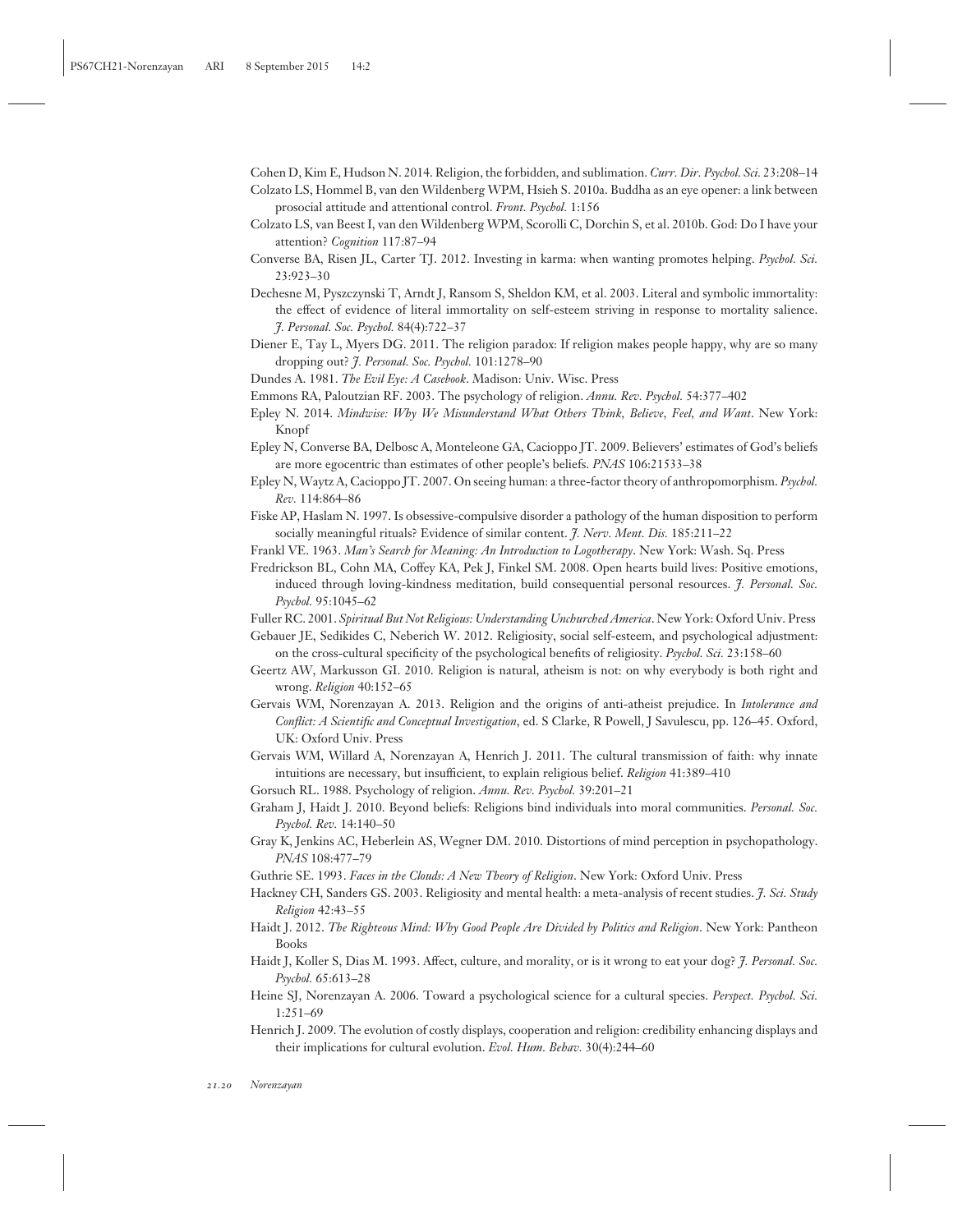- Henrich J, Ensminger J, McElreath R, Barr A, Barrett C, et al. 2010a. Markets, religion, community size, and the evolution of fairness and punishment. *Science* 327(5972):1480–84
- Henrich J, Heine SJ, Norenzayan A. 2010b. The weirdest people in the world? *Behav. Brain Sci.* 33:61–83
- Henrich J, Henrich N. 2007. *Why Humans Cooperate: A Cultural and Evolutionary Explanation*. New York: Oxford Univ. Press
- Heywood BT, Bering JM. 2014. Meant to be: how religious beliefs and cultural religiosity affect the implicit bias to think teleologically. *Religion Brain Behav.* 4:183–201
- Hume D. 1956 (1757). *The Natural History of Religion*. London: Black
- James W. 1902. *The Varieties of Religious Experience: A Study in Human Nature*. New York: Longmans, Green & Co.
- Johnson DDP. 2009. The error of God: error management theory, religion and the evolution of cooperation. In *Games, Groups and the Global Good*, ed. SA Levin, pp. 169–80. Berlin: Springer-Verlag
- Johnson KA, Li YJ, Cohen AB. 2015. Fundamental motives and the varieties of religious experience. *Religion Brain Behav.* 5:197–261
- Jost JT, Kay AC, Thoristtodor H. 2009. *Social and Psychological Bases of Ideology and System Justification*. New York: Oxford Univ. Press
- Kay AC, Whitson JA, Gaucher D, Galinsky AD. 2009. Compensatory control achieving order through the mind, our institutions, and the heavens. *Curr. Dir. Psychol. Sci.* 18(5):264–68
- Kelemen D. 2004. Are children "intuitive theists"? *Psychol. Sci.* 15:295–301
- Kelemen D, Rosset E. 2009. The human function compunction: teleological explanation in adults. *Cognition* 111:138–43
- Kelly RL. 1995. *The Foraging Spectrum: Diversity in Hunter-Gatherer Lifeways*. Washington, DC: Smithson. Inst. Press
- Keltner D. 2009. *Born to Be Good: The Science of a Meaningful Life*. New York: Norton
- Keltner D, Kogan A, Piff PK, Saturn S. 2014. The sociocultural appraisals, values, and emotions (SAVE) framework of prosociality: core processes from gene to meme. *Annu. Rev. Psychol.* 65:425–60
- Kim E, Zeppenfeld V, Cohen D. 2013. Sublimation, culture, and creativity. *J. Personal. Soc. Psychol.* 105:639–66
- Laurin K, Kay AC, Fitzsimons GM. 2012. Divergent effects of activating thoughts of God on self-regulation. *J. Personal. Soc. Psychol.* 102:4–21
- Laurin K, Plaks JE. 2014. Religion and punishment: opposing influences of orthopraxy and orthodoxy on reactions to unintentional acts. *Soc. Psychol. Personal. Sci.* 5:835–43
- Legare CH, Evans EM, Rosengren KS, Harris PL. 2012. The coexistence of natural and supernatural explanations across cultures and development. *Child Dev.* 83:779–93
- Legare CH, Souza AL. 2012. Evaluating ritual efficacy: evidence from the supernatural. *Cognition* 124:1–15
- Legare CH, Souza AL. 2014. Searching for control: priming randomness increases the evaluation of ritual efficacy. *Cogn. Sci.* 38:152–61
- Legare CH, Watson-Jones RE. 2015. The evolution and ontogeny of ritual. In *Handbook of Evolutionary Psychology*, Vol. 2, ed. DM Buss. Hoboken, NJ: Wiley. In press

Lerner MJ. 1980. *The Belief in a Just World: A Fundamental Delusion*. New York: Plenum Press

Lester T. 2002. Oh gods! *The Atlantic Monthly*, February. **[http://www.theatlantic.com/magazine/archive/](http://www.theatlantic.com/magazine/archive/2002/02/oh-gods/302412/) [2002/02/oh-gods/302412/](http://www.theatlantic.com/magazine/archive/2002/02/oh-gods/302412/)**

- Li YJ, Johnson KA, Cohen AB, Williams MJ, Knowles ED, Chen Z. 2012. Fundamental(ist) attribution error: Protestants are dispositionally focused. *J. Personal. Soc. Psychol.* 102:281–90
- Markus HR, Kitayama S. 1991. Culture and the self: implications for cognition, emotion, and motivation. *Psychol. Rev.* 98(2):224–53
- Marlowe FW. 2010. *The Hadza: Hunter-Gatherers of Tanzania*. Berkeley: Univ. Calif. Press
- McCauley RN. 2011. *Why Religion Is Natural and Science Is Not*. New York: Oxford Univ. Press
- McCauley RN, Lawson ET. 2002. *Bringing Ritual to Mind: Psychological Foundations of Cultural Forms*. Cambridge, UK: Cambridge Univ. Press
- McKay R, Herold J, Whitehouse H. 2013. Catholic guilt? Recall of confession promotes prosocial behaviour. *Religion Brain Behav.* 3:201–9
- McKay R, Whitehouse H. 2015. Religion and morality. *Psychol. Bull.* 141:447–73

*www.annualreviews.org* • *Theodiversity 21.21*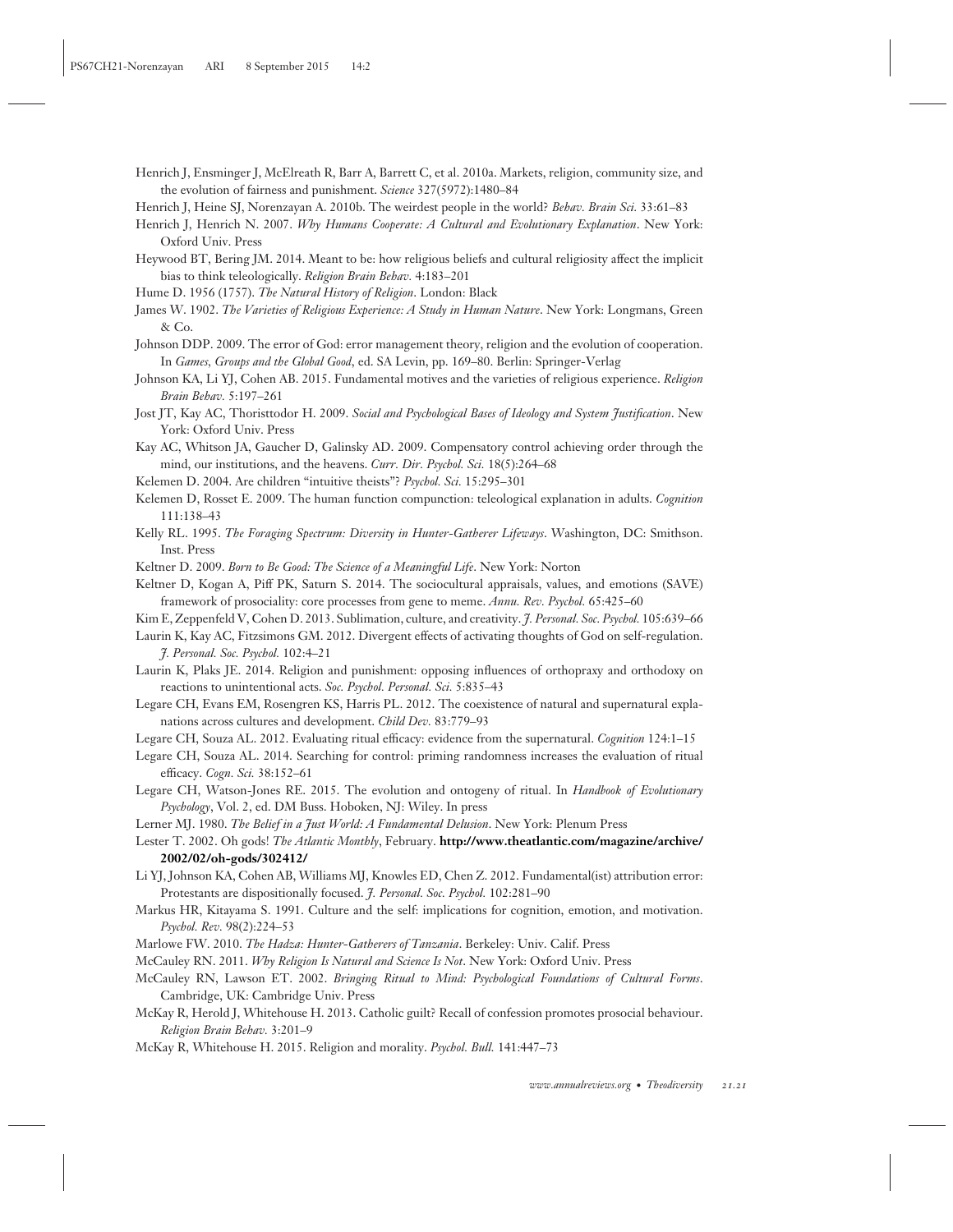- McNamara RA, Norenzayan A, Henrich J. 2015. Supernatural punishment, in-group biases, and material insecurity: experiments and ethnography from Yasawa, Fiji. *Religion Brain Behav.* In press. doi:10.1080/2153599X.2014.921235
- Medin DL, Atran S. 2004. The native mind: biological categorization and reasoning in development and across cultures. *Psychol. Rev.* 111(4):960–83
- Medin DL, Bennis WM, Chandler M. 2010. Culture and the home-field disadvantage. *Perspect. Psychol. Sci.* 5:708–13
- Miller JG. 1984. Culture and the development of everyday social explanation. *J. Personal. Soc. Psychol.* 46:961– 78
- Navon D. 1977. Forest before trees: the precedence of global features in visual perception. *Cogn. Psychol.* 9:353–83
- Nemeroff C, Rozin P. 2000. The making of the magical mind. In *Imagining the Impossible: Magical, Scientific, and Religious Thinking in Children*, ed. K Rosengren, C Johnson, P Harris, pp. 1–34. Cambridge, UK: Cambridge Univ. Press
- Nielsen M, Tomaselli K. 2010. Overimitation in Kalahari Bushman children and the origins of human cultural cognition. *Psychol. Sci.* 21:729–36
- Nisbett RE. 2003. *A Geography of Thought*. New York: Free Press
- Nisbett RE, Miyamoto Y. 2005. The influence of culture: holistic versus analytic perception. *Trends Cogn. Sci.* 9:467–73
- Norenzayan A. 2013. *Big Gods: How Religion Transformed Cooperation and Conflict*. Princeton, NJ: Princeton Univ. Press
- Norenzayan A, Gervais WM. 2013. The origins of religious disbelief. *Trends Cogn. Sci.* 17:20–25
- Norenzayan A, Hansen IG. 2006. Belief in supernatural agents in the face of death. *Personal. Soc. Psychol. Bull.* 32:174–87
- Norenzayan A, Heine SJ. 2005. Psychological universals: What are they and how can we know? *Psychol. Bull.* 135:763–84
- Norenzayan A, Lee A. 2010. It was meant to happen: explaining cultural variations in fate attributions. *J. Personal. Soc. Psychol.* 98:702–20
- Norenzayan A, Shariff AF, Gervais WM, Willard A, McNamara RA, et al. 2015. The cultural evolution of prosocial religions. *Behav. Brain Sci.* **<http://dx.doi.org/10.1017/S0140525X14001356>**. In press
- Norris P, Inglehart R. 2004. *Sacred and Secular: Religion and Politics Worldwide*. Cambridge, UK: Cambridge Univ. Press
- Obeyesekere G. 2002. *Imagining Karma: Ethical Transformation in Amerindian, Buddhist, and Greek Rebirth*. Berkeley: Univ. Calif. Press
- Oishi S, Diener E. 2014. Residents of poor nations have a greater sense of meaning in life than residents of wealthy nations. *Psychol. Sci.* 25:422–30
- Pew Res. Cent. 2012. *The global religious landscape.* Rep., Dec. 18. **[http://www.pewforum.org/2012/12/18/](http://www.pewforum.org/2012/12/18/global-religious-landscape-exec/) [global-religious-landscape-exec/](http://www.pewforum.org/2012/12/18/global-religious-landscape-exec/)**
- Piazza J, Sousa P. 2014. Religiosity, political orientation, and consequentialist moral thinking. *Soc. Psychol. Personal. Sci.* 5:334–42
- Princet. Surv. Res. Assoc. Int. 2009. *Newsweek poll: a post-Christian nation?* Retrieved May 29, 2014. **[http://](http://www.psrai.com/filesave/0904%20ftop%20w%20methodology.pdf) [www.psrai.com/filesave/0904%20ftop%20w%20methodology.pdf](http://www.psrai.com/filesave/0904%20ftop%20w%20methodology.pdf)**
- Purzycki BG. 2011. Tyvan cher eezi and the socioecological constraints of supernatural agents' minds. *Religion Brain Behav.* 1(1):31–45
- Purzycki BG. 2013. The minds of Gods: a comparative study of supernatural agency. *Cognition* 129:163–79
- Rappaport RA. 1999. *Ritual and Religion in the Making of Humanity*. Cambridge, UK: Cambridge Univ. Press
- Richerson PJ, Boyd R. 2005. *Not by Genes Alone: How Culture Transformed Human Evolution*. Chicago: Univ. Chicago Press
- Roes FL, Raymond M. 2003. Belief in moralizing gods. *Evol. Hum. Behav.* 24(2):126–35
- Rozin P. 2007. Exploring the landscape of modern academic psychology: finding and filling the holes. *Am. Psychol.* 62:751–66
- Rozin P. 2009. What kind of empirical research should we publish, fund, and reward? A different perspective. *Perspect. Psychol. Sci.* 4:435–39

*<sup>21.22</sup> Norenzayan*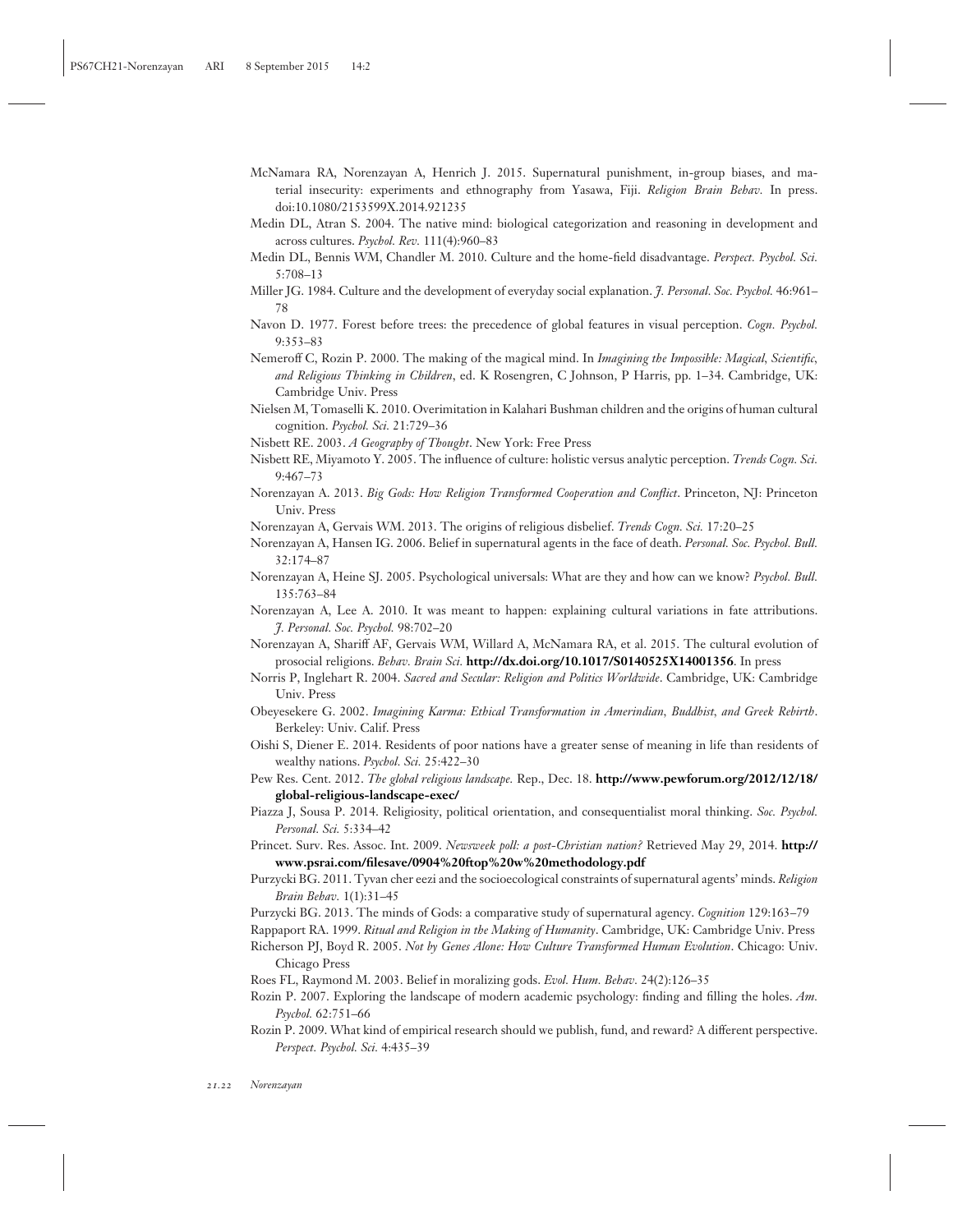- Rutjens BT, Van Der Pligt J, Van Harreveld F. 2010. Deus or Darwin: randomness and belief in theories about the origin of life. *J. Exp. Soc. Psychol.* 46(6):1078–80
- Sanchez-Burks J, Lee F. 2007. Culture and workways. In *Handbook of Cultural Psychology*, Vol. 1, ed. S Kitayama, D Cohen, pp. 346–69. New York: Guilford
- Saucier G, Skrzypinska K. 2006. Spiritual but not religious? Evidence for two independent dimensions. ´ *J. Personal.* 74:1257–92
- Schjoedt U, Sørensen J, Nielbo KL, Xygalatas D, Mitkidis P, Bulbulia J. 2013. Cognitive resource depletion in religious interactions. *Religion Brain Behav.* 3:39–55
- Sears D. 1986. College sophomores in the laboratory: influences of a narrow database on social psychology's view of human nature. *J. Personal. Soc. Psychol.* 51:515–30
- Shariff AF, Piazza J, Kramer SR. 2014. Morality and the religious mind: why theists and non-theists differ. *Trends Cogn. Sci.* 18(9):439–41
- Shariff AF, Rhemtulla M. 2012. Divergent effects of belief in heaven and hell on national crime rates. *PLOS ONE* 7:e39048
- Shariff AF, Willard AK, Andersen T, Norenzayan A. 2015. Religious priming: a meta-analysis with a focus on prosociality. *Personal. Soc. Psychol. Rev.* In press
- Sheikh H, Ginges J, Coman A, Atran S. 2012. Religion, group threat and sacred values. *Judgm. Decis. Mak.* 7:110–18
- Shweder RA, Much NC, Mahapatra M, Park L. 1997. The "big three" of morality (autonomy, community, and divinity), and the "big three" explanations of suffering. In *Morality and Health*, ed. A Brandt, P Rozin, pp. 119–69. New York: Routledge
- Sibley CG, Bulbulia J. 2012. Faith after an earthquake: a longitudinal study of religion and perceived health before and after the 2011 Christchurch New Zealand earthquake. *PLOS ONE* 7(12):e49648
- Smith JZ. 1982. *Imagining Religion: From Babylon to Jonestown*. Chicago: Univ. Chicago Press
- Sørensen J. 2007. *A Cognitive Theory of Magic*. Lanham, MD: AltaMira
- Sosis R. 2000. Religion and intra-group cooperation: preliminary results of a comparative analysis of utopian communities. *Cross-Cult. Res.* 34:70–87
- Sosis R, Alcorta C. 2003. Signaling, solidarity, and the sacred: the evolution of religious behavior. *Evol. Anthropol.* 12:264–74
- Sosis R, Ruffle BJ. 2003. Religious ritual and cooperation: testing for a relationship on Israeli religious and secular kibbutzim. *Curr. Anthropol.* 44:713–22
- Sperber D. 1996. *Explaining Culture: A Naturalistic Approach*. Oxford, UK: Wiley-Blackwell
- Sperber D, Clément F, Heintz C, Mascaro O, Mercier H, et al. 2010. Epistemic vigilance. *Mind Lang.* 25:359– 93
- Stausberg M. 2010. Prospects in theories of religion. *Method Theory Study Religion* 22:223–28
- Swanson GE. 1960. *The Birth of the Gods*. Ann Arbor: Univ. Mich. Press
- Taves A. 2009. *Religious Experience Reconsidered: A Building-Block Approach to the Study of Religion and Other Special Things*. Princeton, NJ: Princeton Univ. Press
- Taylor C. 2007. *A Secular Age*. Cambridge, MA: Belknap
- Tetlock PE. 2003. Thinking about the unthinkable: coping with secular encroachments on sacred values. *Trends Cogn. Sci.* 7:320–24
- Tomasello M. 2001. *The Cultural Origins of Human Cognition*. Cambridge, MA: Harvard Univ. Press
- Tsai JL, Miao F, Seppala E. 2007. Good feelings in Christianity and Buddhism: religious differences in ideal affect. *Personal. Soc. Psychol. Bull.* 33:409–21
- Tylor EB. 1974 (1871). *Primitive Culture: Researches into the Development of Mythology, Philosophy, Religion, Art and Custom*. New York: Gordon
- Uhlmann EL, Sanchez-Burks J. 2014. The implicit legacy of American Protestantism. *J. Cross-Cult. Psychol.* 45:991–1005
- Vail KE, Arndt J, Abdollahi A. 2012. Exploring the existential function of religion and supernatural agent beliefs among Christians, Muslims, atheists, and agnostics. *Personal. Soc. Psychol. Bull.* 38(10):1288–300
- Waytz A, Gray K, Epley N, Wegner DM. 2010. Causes and consequences of mind perception. *Trends Cogn. Sci.* 14:383–88